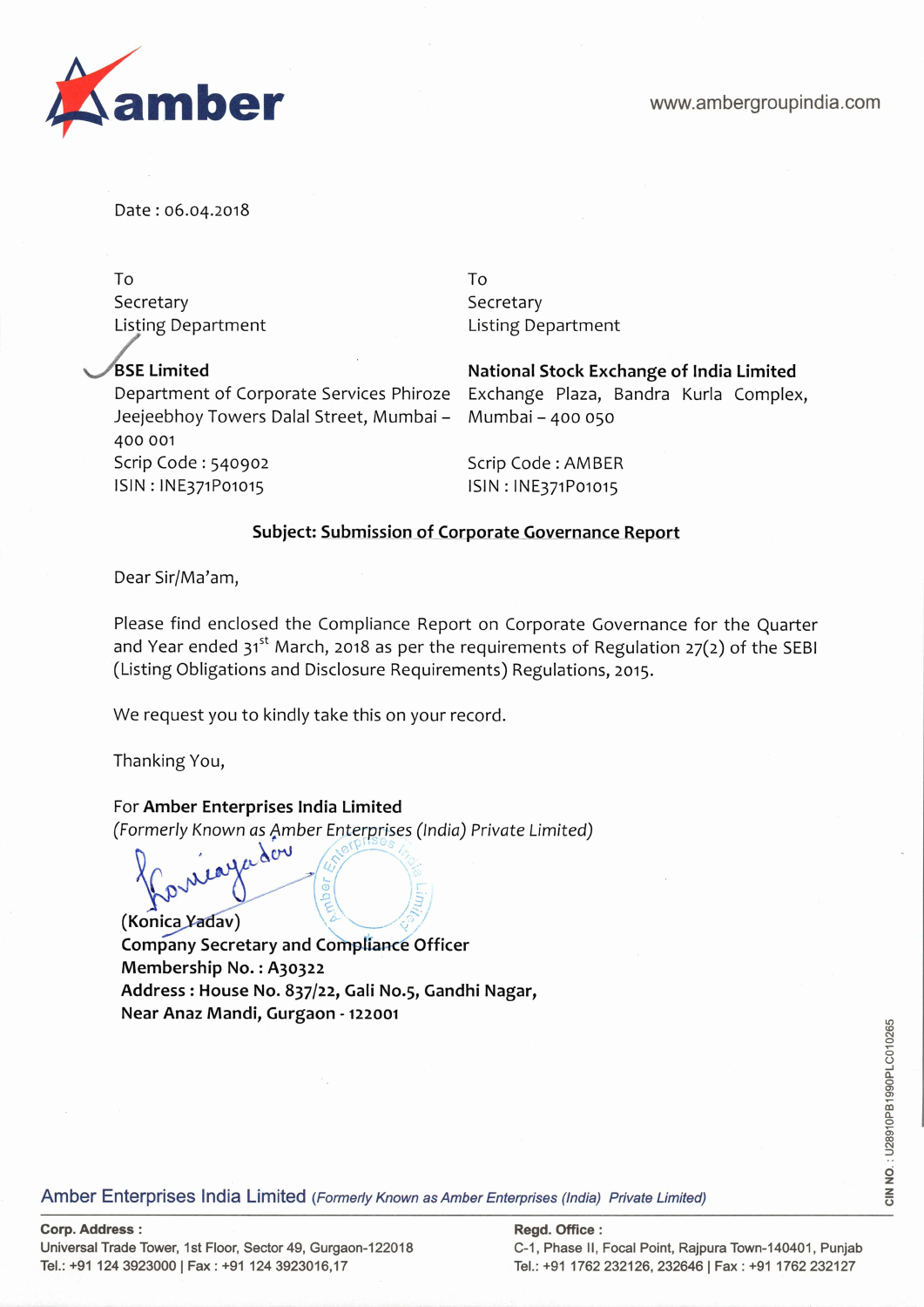| <b>MSEI</b> Symbol              |                                 |  |  |  |
|---------------------------------|---------------------------------|--|--|--|
| Scrip code                      | 540902                          |  |  |  |
| NSE Symbol                      | <b>AMBER</b>                    |  |  |  |
| <b>MSEI</b> Symbol              |                                 |  |  |  |
| <b>ISIN</b>                     | INE371P01015                    |  |  |  |
| Name of the entity              | AMBER ENTERPRISES INDIA LIMITED |  |  |  |
| Date of start of financial year | 01-04-2017                      |  |  |  |
| Date of end of financial year   | 31-03-2018                      |  |  |  |
| <b>Reporting Quarter</b>        | Yearly                          |  |  |  |
| Date of Report                  | 31-03-2018                      |  |  |  |
| Risk management committee       | Not Applicable                  |  |  |  |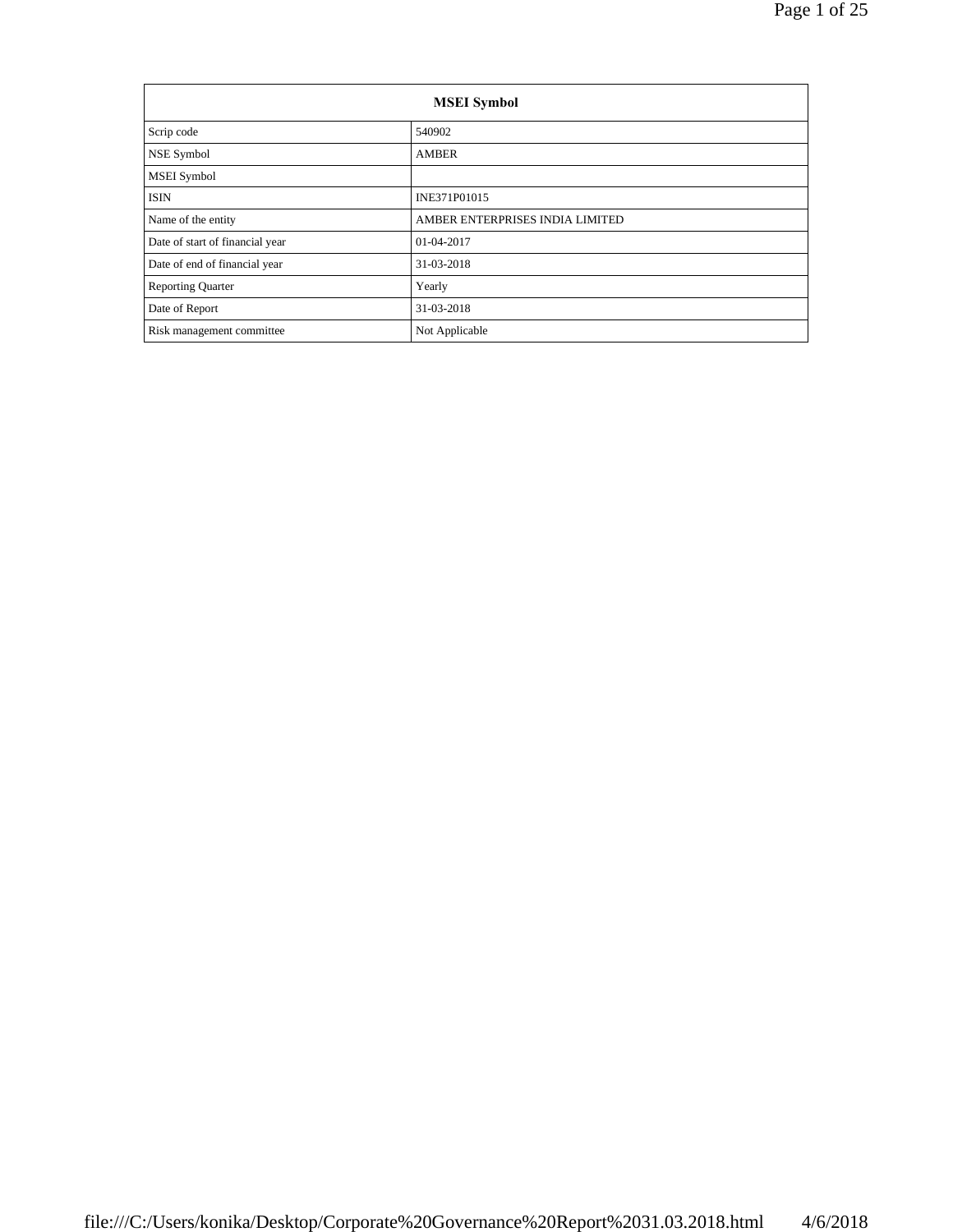|                |                      |                            |            |            |                                                |                            |                               | <b>Annexure I</b>                                                    |                      |                                            |                                                                                                                                                    |                                                                                                                                                                           |                                                                                                                                                                                                               |                                      |                                             |
|----------------|----------------------|----------------------------|------------|------------|------------------------------------------------|----------------------------|-------------------------------|----------------------------------------------------------------------|----------------------|--------------------------------------------|----------------------------------------------------------------------------------------------------------------------------------------------------|---------------------------------------------------------------------------------------------------------------------------------------------------------------------------|---------------------------------------------------------------------------------------------------------------------------------------------------------------------------------------------------------------|--------------------------------------|---------------------------------------------|
|                |                      |                            |            |            |                                                |                            |                               |                                                                      |                      |                                            | Annexure I to be submitted by listed entity on quarterly basis                                                                                     |                                                                                                                                                                           |                                                                                                                                                                                                               |                                      |                                             |
|                |                      |                            |            |            |                                                |                            |                               | I. Composition of Board of Directors                                 |                      |                                            |                                                                                                                                                    |                                                                                                                                                                           |                                                                                                                                                                                                               |                                      |                                             |
|                |                      |                            |            |            |                                                |                            |                               | Disclosure of notes on composition of board of directors explanatory |                      |                                            |                                                                                                                                                    |                                                                                                                                                                           |                                                                                                                                                                                                               |                                      |                                             |
|                |                      |                            |            |            |                                                |                            |                               |                                                                      |                      |                                            | Is there any change in information of board of directors compare to previous quarter                                                               | Yes                                                                                                                                                                       |                                                                                                                                                                                                               |                                      |                                             |
| Sr             | Title<br>(Mr)<br>Ms) | Name of<br>the<br>Director | PAN        | <b>DIN</b> | Category 1<br>of directors                     | Category 2<br>of directors | Category<br>3 of<br>directors | Date of<br>appointment<br>in the<br>current term                     | Date of<br>cessation | Tenure<br>of<br>director<br>(in<br>months) | No of<br>Directorship<br>in listed<br>entities<br>including<br>this listed<br>entity (Refer<br>Regulation<br>$25(1)$ of<br>Listing<br>Regulations) | Number of<br>memberships<br>in Audit/<br>Stakeholder<br>Committee<br>(s) including<br>this listed<br>entity (Refer<br>Regulation<br>$26(1)$ of<br>Listing<br>Regulations) | No of post<br>of<br>Chairperson<br>in Audit/<br>Stakeholder<br>Committee<br>held in<br>listed<br>entities<br>including<br>this listed<br>entity (Refer<br>Regulation<br>$26(1)$ of<br>Listing<br>Regulations) | Notes for<br>not<br>providing<br>PAN | Notes for<br>not<br>providing<br><b>DIN</b> |
|                | Mr                   | Jasbir<br>Singh            | AMWPS9504P | 00259632   | Executive<br>Director                          | Chairperson                | CEO                           | 25-08-2017                                                           |                      |                                            | 1                                                                                                                                                  | 1                                                                                                                                                                         | $\mathbf{0}$                                                                                                                                                                                                  |                                      |                                             |
| 2              | Mr                   | Daljit<br>Singh            | BTFPS8409E | 02023964   | Executive<br>Director                          | Not<br>Applicable          | MD                            | 25-08-2017                                                           |                      |                                            | 1                                                                                                                                                  | 2                                                                                                                                                                         | $\mathbf{0}$                                                                                                                                                                                                  |                                      |                                             |
| 3              | Mr                   | Manoj<br>Kumar<br>Sehrawat | AWAPS6783N | 02224299   | Non-<br>Executive -<br>Nominee<br>Director     | Not<br>Applicable          |                               | 12-01-2017                                                           |                      |                                            | 1                                                                                                                                                  | 1                                                                                                                                                                         | $\Omega$                                                                                                                                                                                                      |                                      |                                             |
| $\overline{4}$ | Mr                   | Satwinder<br>Singh         | ACAPS5953J | 00164903   | Non-<br>Executive -<br>Independent<br>Director | Not<br>Applicable          |                               | 20-09-2017                                                           |                      | 48                                         | 1                                                                                                                                                  | 3                                                                                                                                                                         | -1                                                                                                                                                                                                            |                                      |                                             |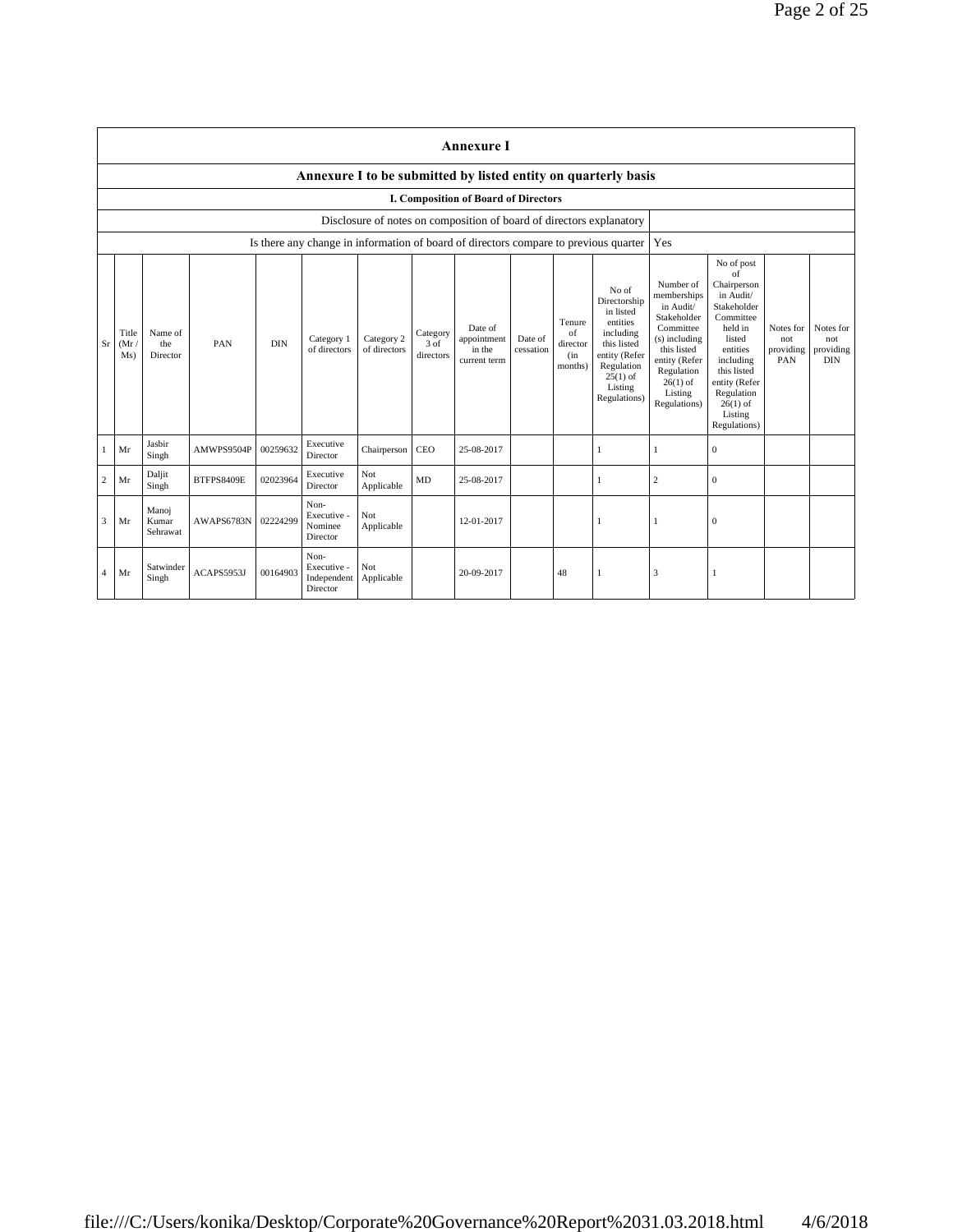|    |                                      |                            |                     |            |                                                |                                 |                               | <b>Annexure I</b>                                              |                      |                                            |                                                                                                                                                    |                                                                                                                                                                           |                                                                                                                                                                                                               |                                      |                                             |
|----|--------------------------------------|----------------------------|---------------------|------------|------------------------------------------------|---------------------------------|-------------------------------|----------------------------------------------------------------|----------------------|--------------------------------------------|----------------------------------------------------------------------------------------------------------------------------------------------------|---------------------------------------------------------------------------------------------------------------------------------------------------------------------------|---------------------------------------------------------------------------------------------------------------------------------------------------------------------------------------------------------------|--------------------------------------|---------------------------------------------|
|    |                                      |                            |                     |            |                                                |                                 |                               | Annexure I to be submitted by listed entity on quarterly basis |                      |                                            |                                                                                                                                                    |                                                                                                                                                                           |                                                                                                                                                                                                               |                                      |                                             |
|    | I. Composition of Board of Directors |                            |                     |            |                                                |                                 |                               |                                                                |                      |                                            |                                                                                                                                                    |                                                                                                                                                                           |                                                                                                                                                                                                               |                                      |                                             |
| Sr | Title<br>(Mr)<br>Ms)                 | Name<br>of the<br>Director | PAN                 | <b>DIN</b> | Category 1<br>of directors                     | Category<br>$2$ of<br>directors | Category<br>3 of<br>directors | Date of<br>appointment<br>in the<br>current term               | Date of<br>cessation | Tenure<br>of<br>director<br>(in<br>months) | No of<br>Directorship<br>in listed<br>entities<br>including<br>this listed<br>entity (Refer<br>Regulation<br>$25(1)$ of<br>Listing<br>Regulations) | Number of<br>memberships<br>in Audit/<br>Stakeholder<br>Committee<br>(s) including<br>this listed<br>entity (Refer<br>Regulation<br>$26(1)$ of<br>Listing<br>Regulations) | No of post<br>of<br>Chairperson<br>in Audit/<br>Stakeholder<br>Committee<br>held in<br>listed<br>entities<br>including<br>this listed<br>entity (Refer<br>Regulation<br>$26(1)$ of<br>Listing<br>Regulations) | Notes for<br>not<br>providing<br>PAN | Notes for<br>not<br>providing<br><b>DIN</b> |
| 5  | Mr                                   | Girish<br>Kumar<br>Ahuja   | AAGPA1416O 00446339 |            | Non-<br>Executive -<br>Independent<br>Director | Not<br>Applicable               |                               | 20-09-2017                                                     |                      | 48                                         |                                                                                                                                                    | $\overline{4}$                                                                                                                                                            | 3                                                                                                                                                                                                             |                                      |                                             |
| 6  | Mrs                                  | Sudha<br>Pillai            | AENPP4151N          | 02263950   | Non-<br>Executive -<br>Independent<br>Director | Not<br>Applicable               |                               | 20-09-2017                                                     |                      | 48                                         | 5                                                                                                                                                  | 8                                                                                                                                                                         |                                                                                                                                                                                                               |                                      |                                             |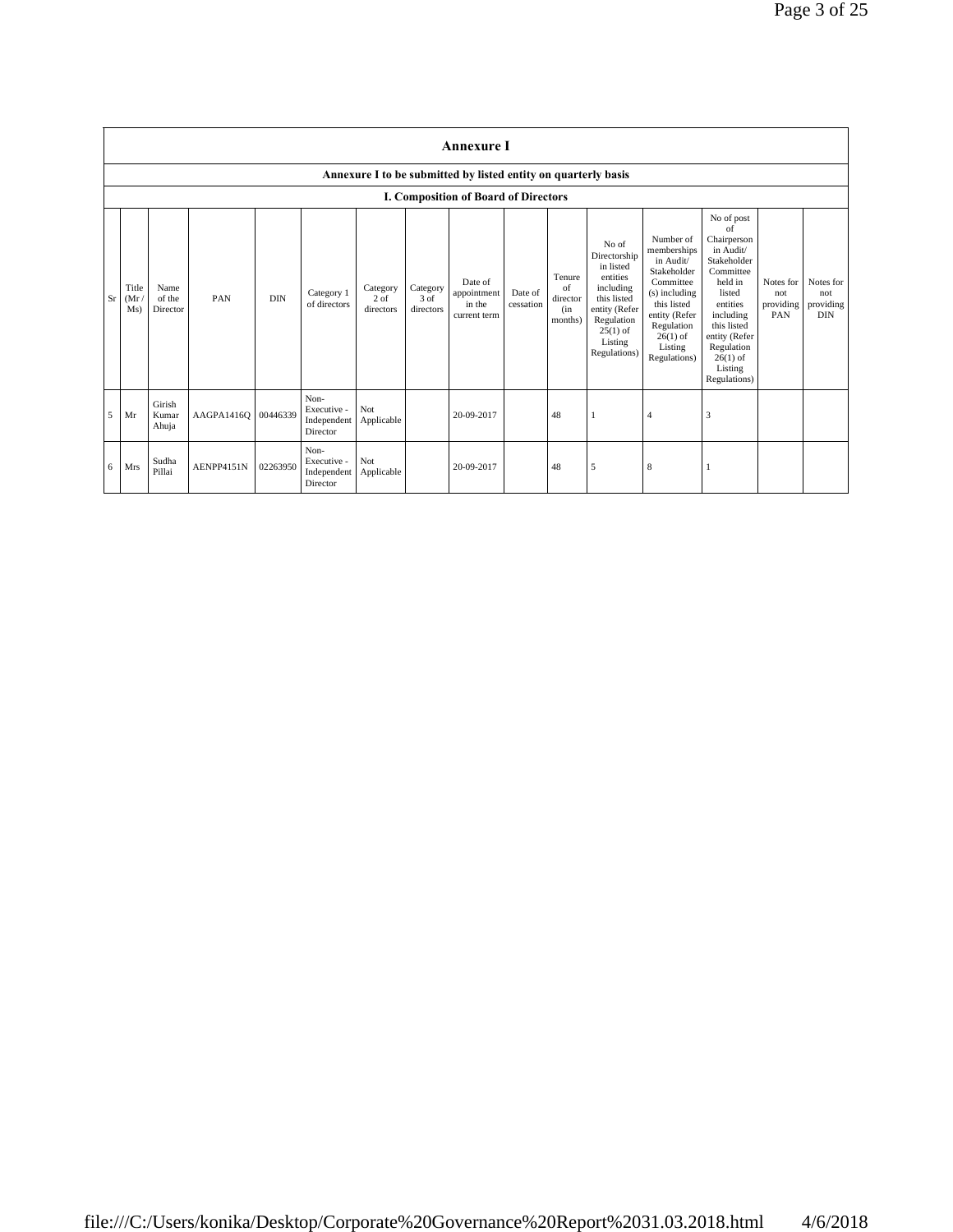| Annexure 1                                                                         |  |
|------------------------------------------------------------------------------------|--|
| <b>II. Composition of Committees</b>                                               |  |
| Disclosure of notes on composition of committees explanatory                       |  |
| Is there any change in information of committees compare to previous quarter   Yes |  |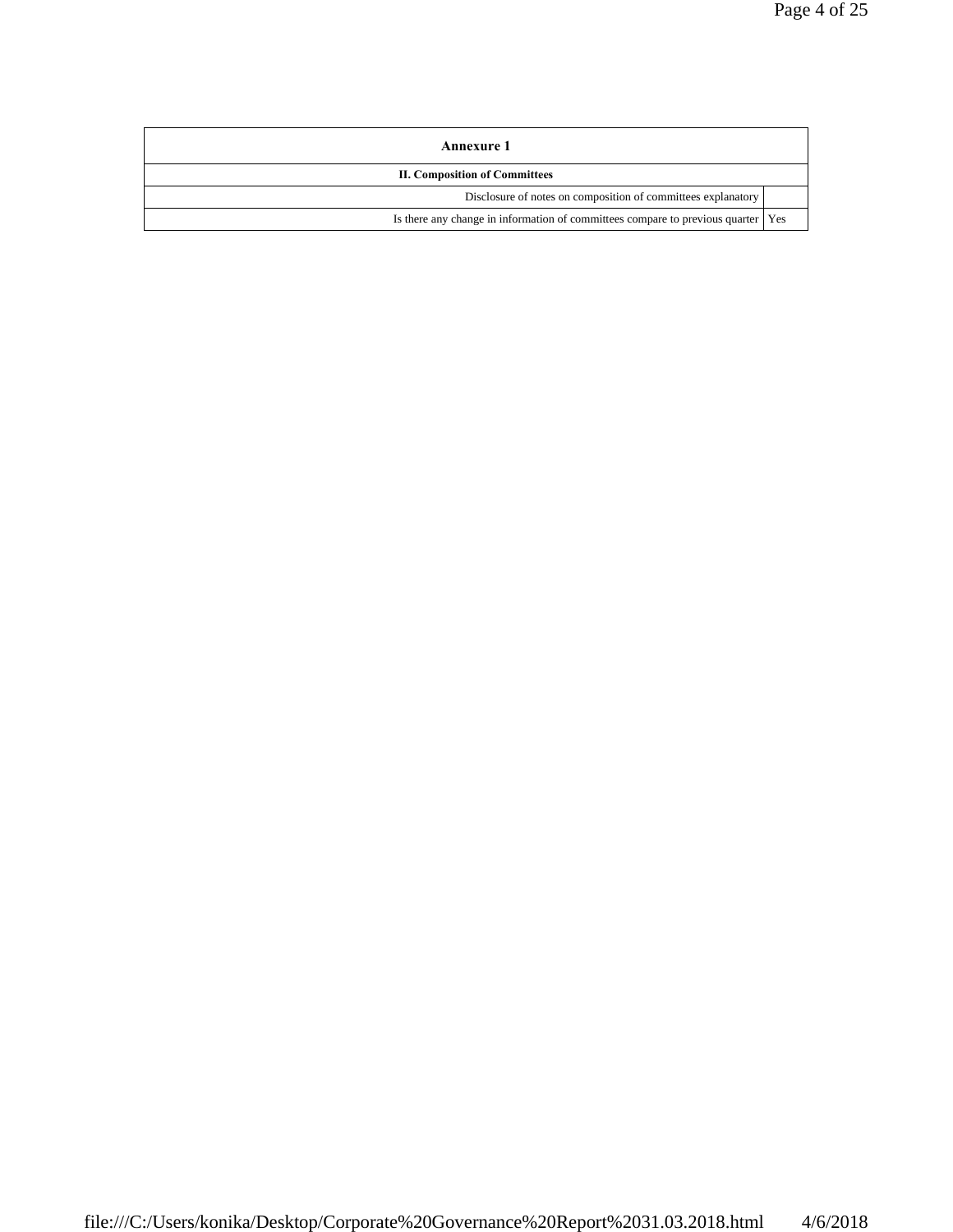|               | <b>Audit Committee Details</b>          |                    |                                                    |             |  |  |  |  |  |
|---------------|-----------------------------------------|--------------------|----------------------------------------------------|-------------|--|--|--|--|--|
| Sr.           | DIN Number<br>Name of Committee members |                    | Category 2 of directors<br>Category 1 of directors |             |  |  |  |  |  |
|               | 00446339                                | Girish Kumar Ahuja | Non-Executive - Independent Director               | Chairperson |  |  |  |  |  |
| $\mathcal{D}$ | 02263950                                | Sudha Pillai       | Non-Executive - Independent Director               | Member      |  |  |  |  |  |
|               | 00164903                                | Satwinder Singh    | Non-Executive - Independent Director               | Member      |  |  |  |  |  |
|               | 00259632                                | Jasbir Singh       | <b>Executive Director</b>                          | Member      |  |  |  |  |  |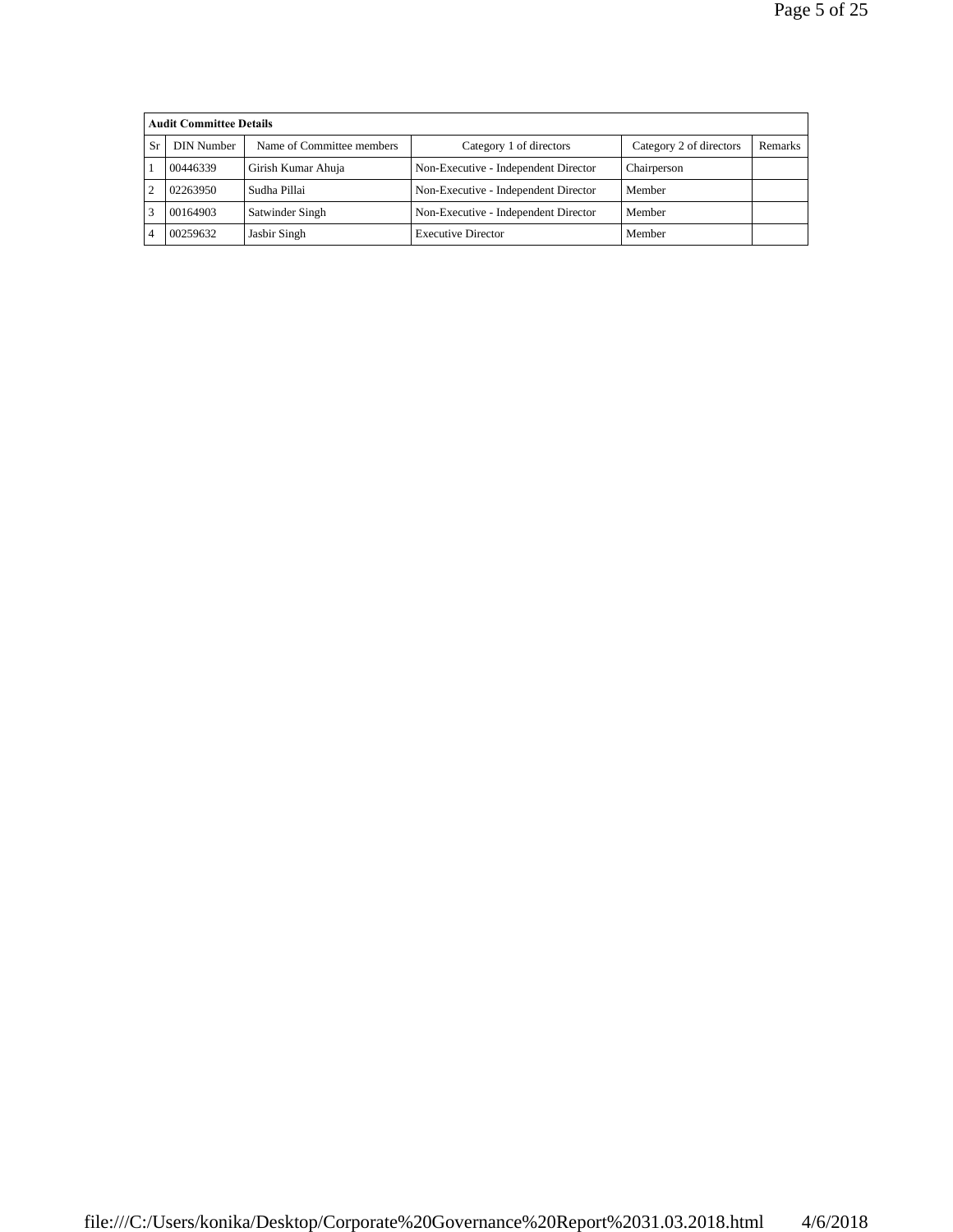| Nomination and remuneration committee |                           |                                      |                         |                |  |  |  |  |
|---------------------------------------|---------------------------|--------------------------------------|-------------------------|----------------|--|--|--|--|
| DIN Number                            | Name of Committee members | Category 1 of directors              | Category 2 of directors | <b>Remarks</b> |  |  |  |  |
| 00164903                              | Satwinder Singh           | Non-Executive - Independent Director | Chairperson             |                |  |  |  |  |
| 00446339                              | Girish Kumar Ahuja        | Non-Executive - Independent Director | Member                  |                |  |  |  |  |
| 02224299                              | Manoj Kumar Sehrawat      | Non-Executive - Nominee Director     | Member                  |                |  |  |  |  |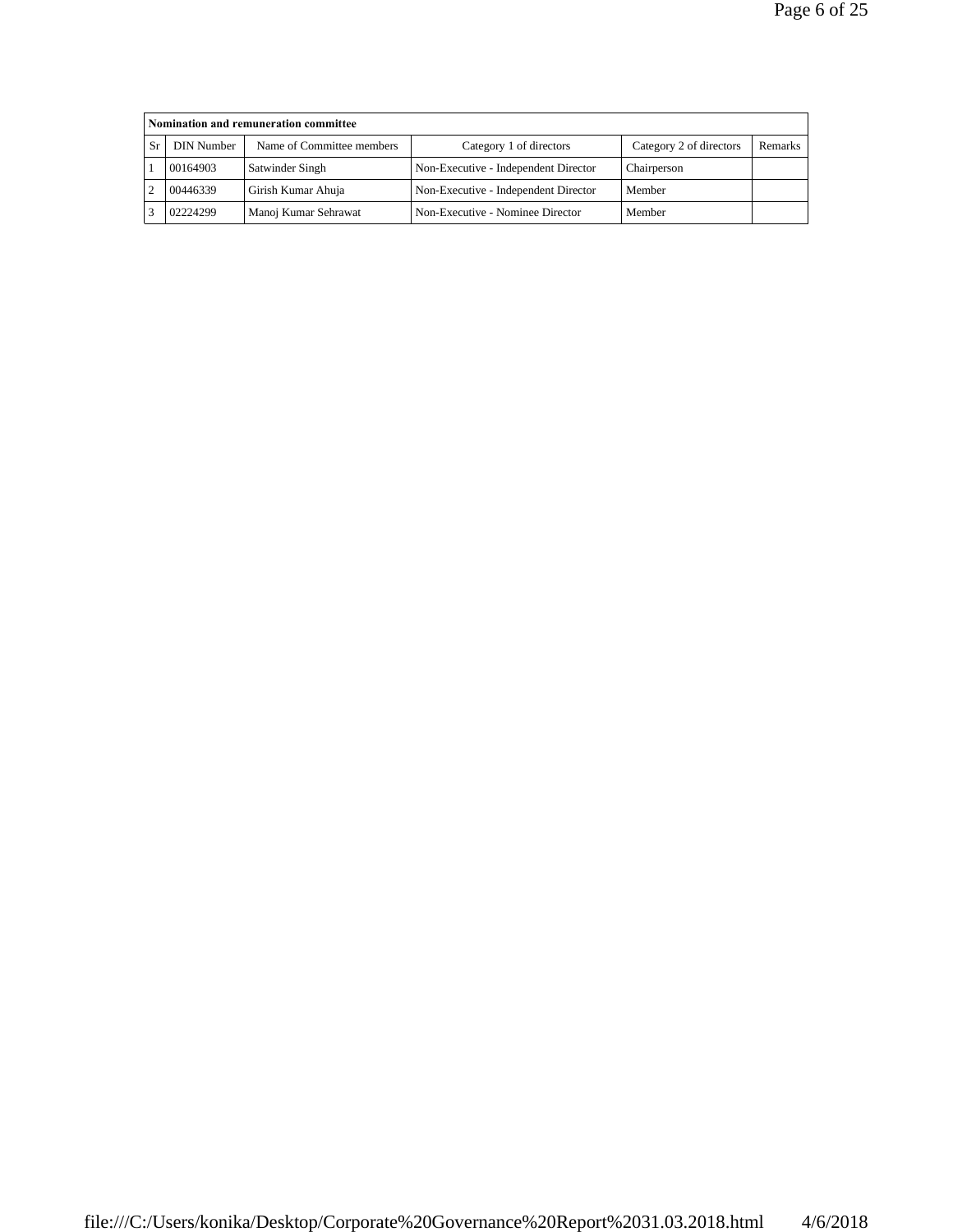| <b>Stakeholders Relationship Committee</b> |                           |                                      |                         |                |  |  |  |  |
|--------------------------------------------|---------------------------|--------------------------------------|-------------------------|----------------|--|--|--|--|
| DIN Number                                 | Name of Committee members | Category 1 of directors              | Category 2 of directors | <b>Remarks</b> |  |  |  |  |
| 00164903                                   | Satwinder Singh           | Non-Executive - Independent Director | Chairperson             |                |  |  |  |  |
| 02023964                                   | Daljit Singh              | <b>Executive Director</b>            | Member                  |                |  |  |  |  |
| 02224299                                   | Manoj Kumar Sehrawat      | Non-Executive - Nominee Director     | Member                  |                |  |  |  |  |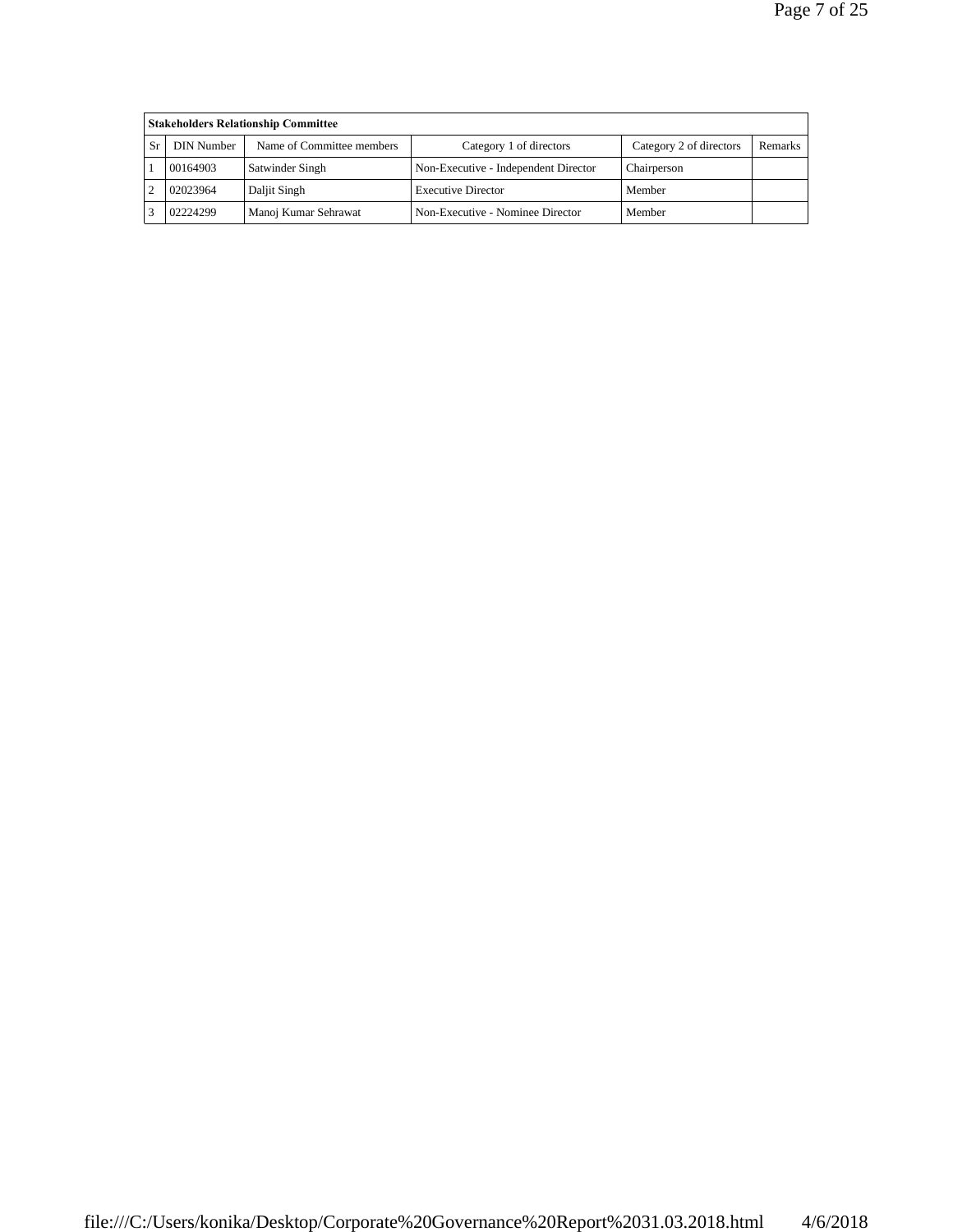|           | Risk Management Committee |                           |                         |                         |         |  |  |
|-----------|---------------------------|---------------------------|-------------------------|-------------------------|---------|--|--|
| <b>Sr</b> | DIN Number                | Name of Committee members | Category 1 of directors | Category 2 of directors | Remarks |  |  |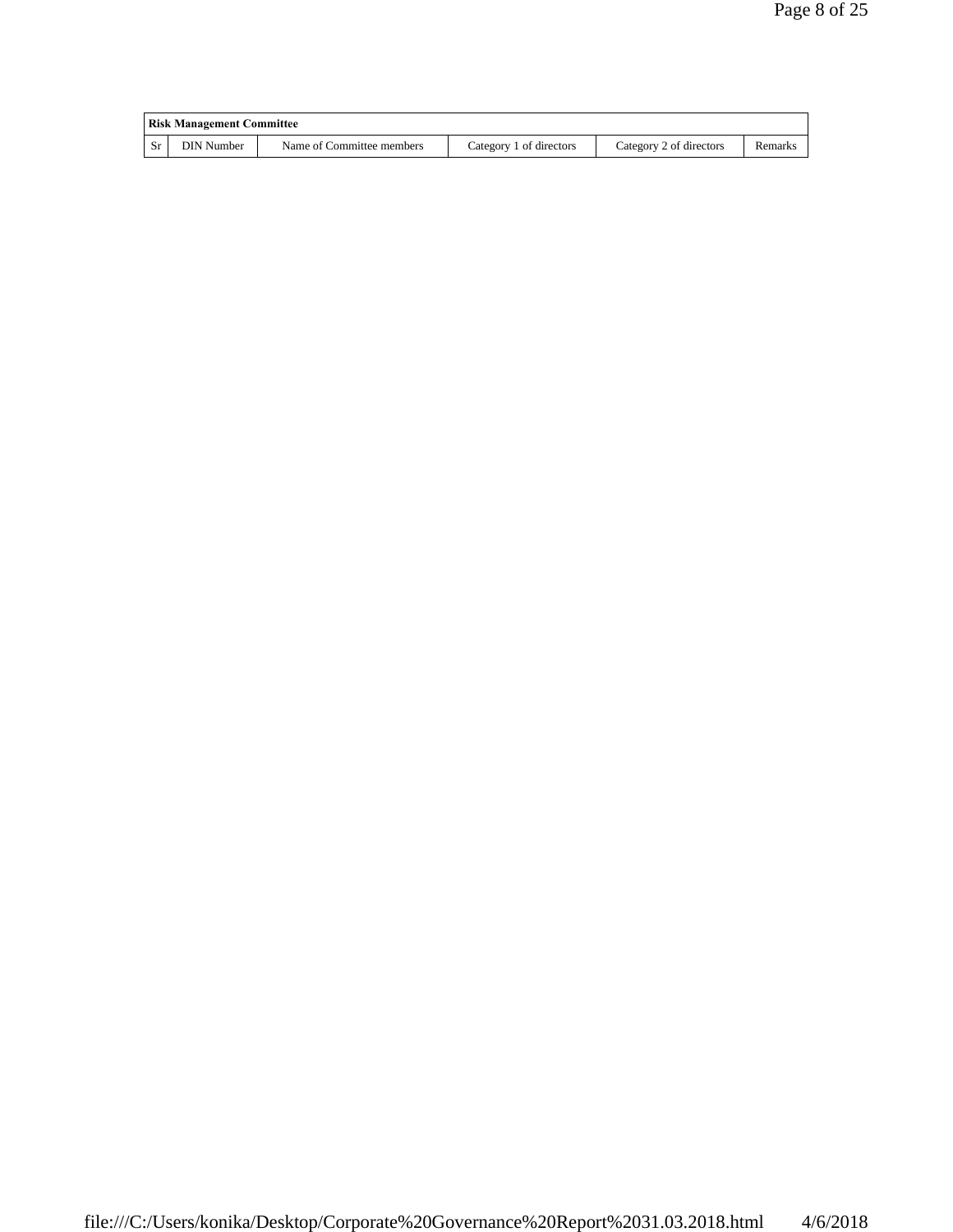|     | <b>Corporate Social Responsibility Committee</b> |                           |                                      |                         |                |  |  |  |  |
|-----|--------------------------------------------------|---------------------------|--------------------------------------|-------------------------|----------------|--|--|--|--|
| Sr. | DIN Number                                       | Name of Committee members | Category 1 of directors              | Category 2 of directors | <b>Remarks</b> |  |  |  |  |
|     | 02263950                                         | Sudha Pillai              | Non-Executive - Independent Director | Chairperson             |                |  |  |  |  |
|     | 00259632                                         | Jasbir Singh              | <b>Executive Director</b>            | Member                  |                |  |  |  |  |
|     | 02023964                                         | Daljit Singh              | <b>Executive Director</b>            | Member                  |                |  |  |  |  |
|     | 02224299                                         | Manoj Kumar Sehrawat      | Non-Executive - Nominee Director     | Member                  |                |  |  |  |  |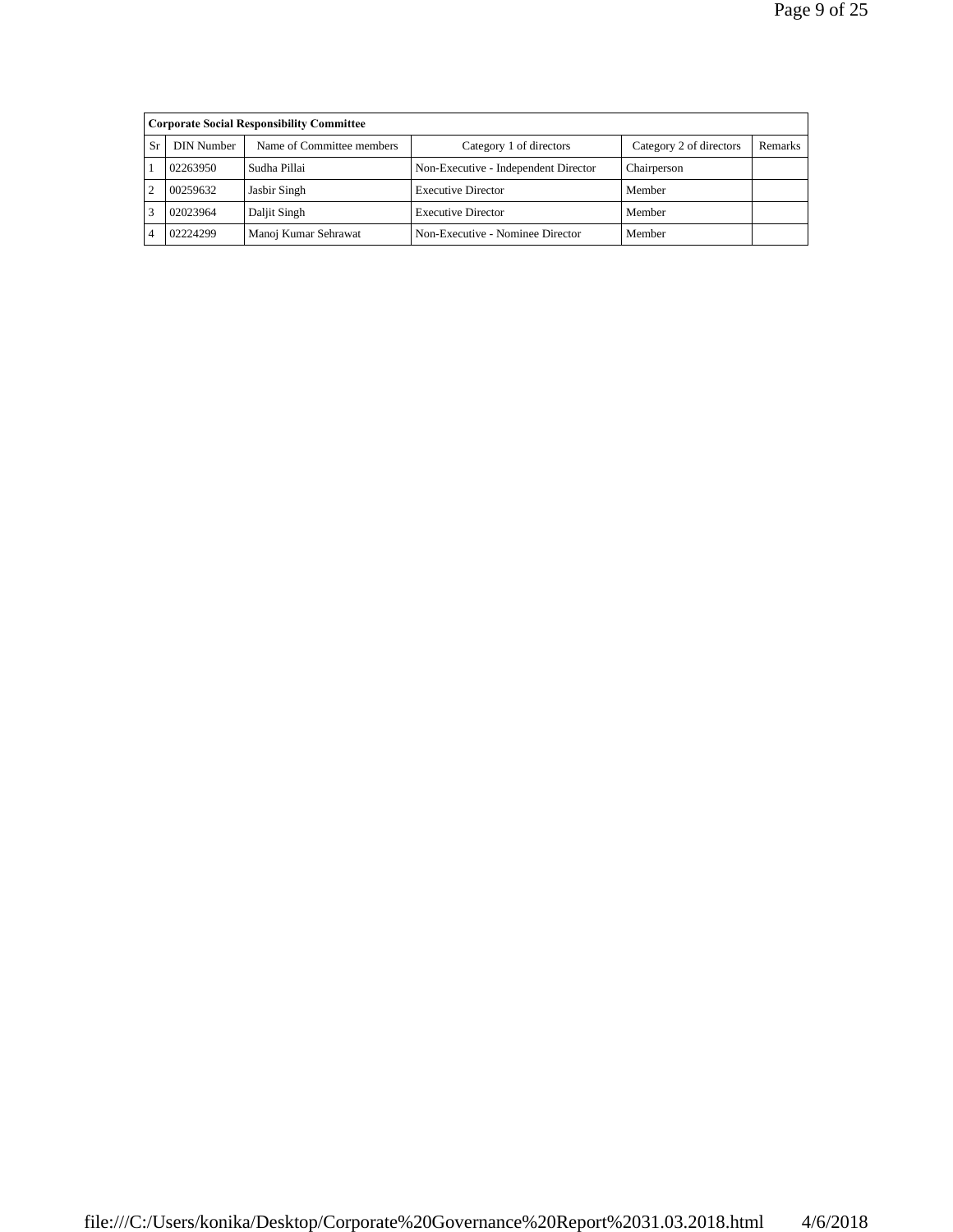| <b>Other Committee</b> |                                                                                                                                     |  |  |  |  |  |
|------------------------|-------------------------------------------------------------------------------------------------------------------------------------|--|--|--|--|--|
|                        | Sr   DIN Number   Name of Committee members   Name of other committee   Category 1 of directors   Category 2 of directors   Remarks |  |  |  |  |  |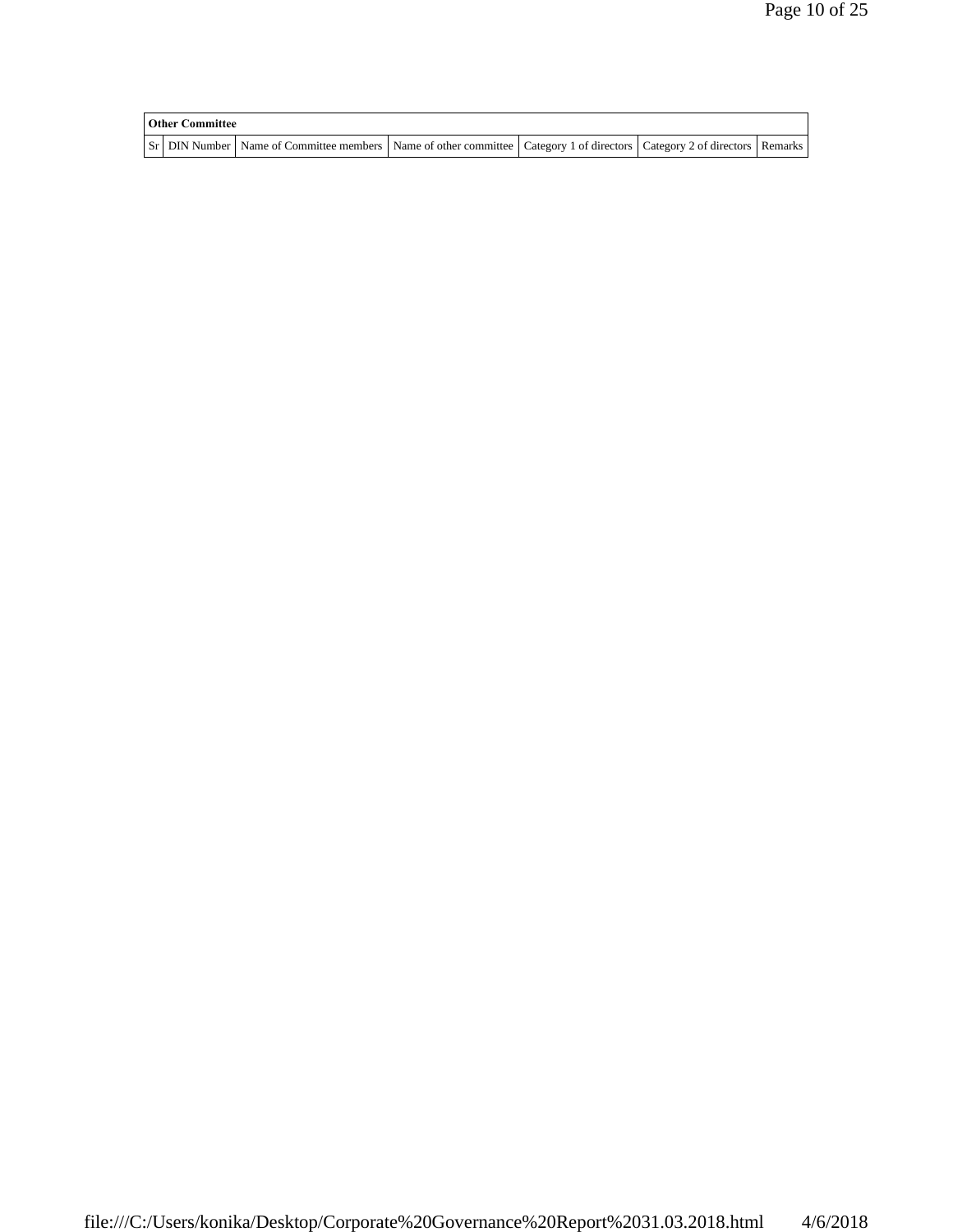|                | Annexure 1                                                       |                                                         |                                                                |  |  |  |  |  |
|----------------|------------------------------------------------------------------|---------------------------------------------------------|----------------------------------------------------------------|--|--|--|--|--|
|                | <b>Annexure 1</b>                                                |                                                         |                                                                |  |  |  |  |  |
|                | <b>III. Meeting of Board of Directors</b>                        |                                                         |                                                                |  |  |  |  |  |
|                | Disclosure of notes on meeting of board of directors explanatory |                                                         |                                                                |  |  |  |  |  |
| Sr             | $Date(s)$ of meeting (if any) in the<br>previous quarter         | $Date(s)$ of meeting (if any) in the<br>current quarter | Maximum gap between any two consecutive (in<br>number of days) |  |  |  |  |  |
|                |                                                                  | $06 - 01 - 2018$                                        |                                                                |  |  |  |  |  |
| $\overline{2}$ |                                                                  | 25-01-2018                                              | 18                                                             |  |  |  |  |  |
| 3              |                                                                  | $09-03-2018$                                            | 42                                                             |  |  |  |  |  |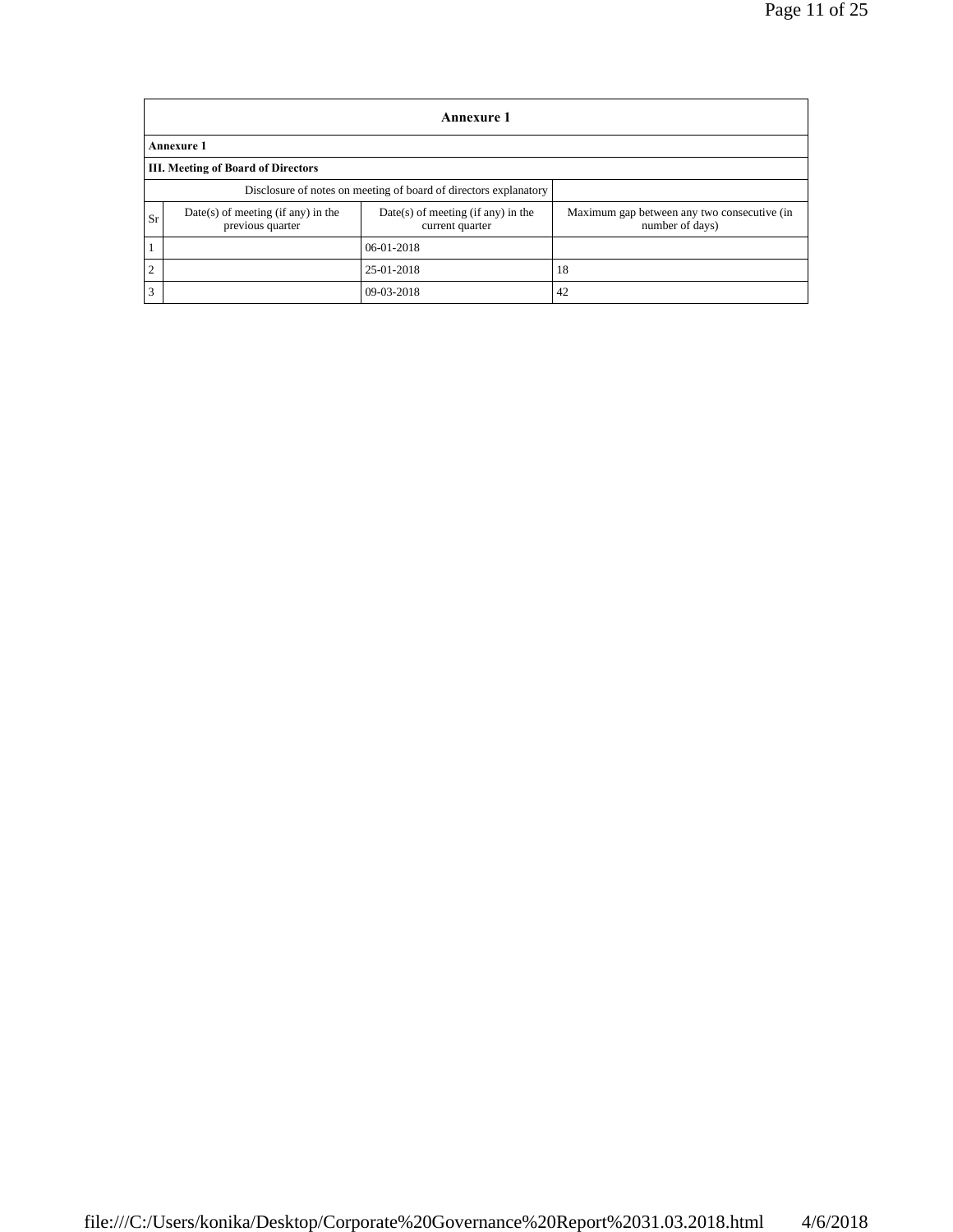|                | <b>Annexure 1</b>                                        |                                                                        |                                                     |                              |                                                                        |                                                                               |                               |  |  |
|----------------|----------------------------------------------------------|------------------------------------------------------------------------|-----------------------------------------------------|------------------------------|------------------------------------------------------------------------|-------------------------------------------------------------------------------|-------------------------------|--|--|
|                | <b>IV. Meeting of Committees</b>                         |                                                                        |                                                     |                              |                                                                        |                                                                               |                               |  |  |
|                | Disclosure of notes on meeting of committees explanatory |                                                                        |                                                     |                              |                                                                        |                                                                               |                               |  |  |
| <b>Sr</b>      | Name of<br>Committee                                     | $Date(s)$ of<br>meeting of the<br>committee in the<br>relevant quarter | Whether<br>requirement of<br>Ouorum met<br>(Yes/No) | Requirement<br>of Quorum met | $Date(s)$ of<br>meeting of the<br>committee in the<br>previous quarter | Maximum gap<br>between any two<br>consecutive meetings<br>(in number of days) | Name of<br>other<br>committee |  |  |
| 1              | <b>Audit Committee</b>                                   | 09-03-2018                                                             | Yes                                                 | $\overline{2}$               | 20-12-2017                                                             | 78                                                                            |                               |  |  |
| $\overline{2}$ | <b>Stakeholders</b><br>Relationship<br>Committee         | 27-02-2018                                                             | Yes                                                 | $\overline{2}$               |                                                                        |                                                                               |                               |  |  |
| 3              | Corporate Social<br>Responsibility<br>Committee          | 27-02-2018                                                             | Yes                                                 | $\overline{2}$               |                                                                        |                                                                               |                               |  |  |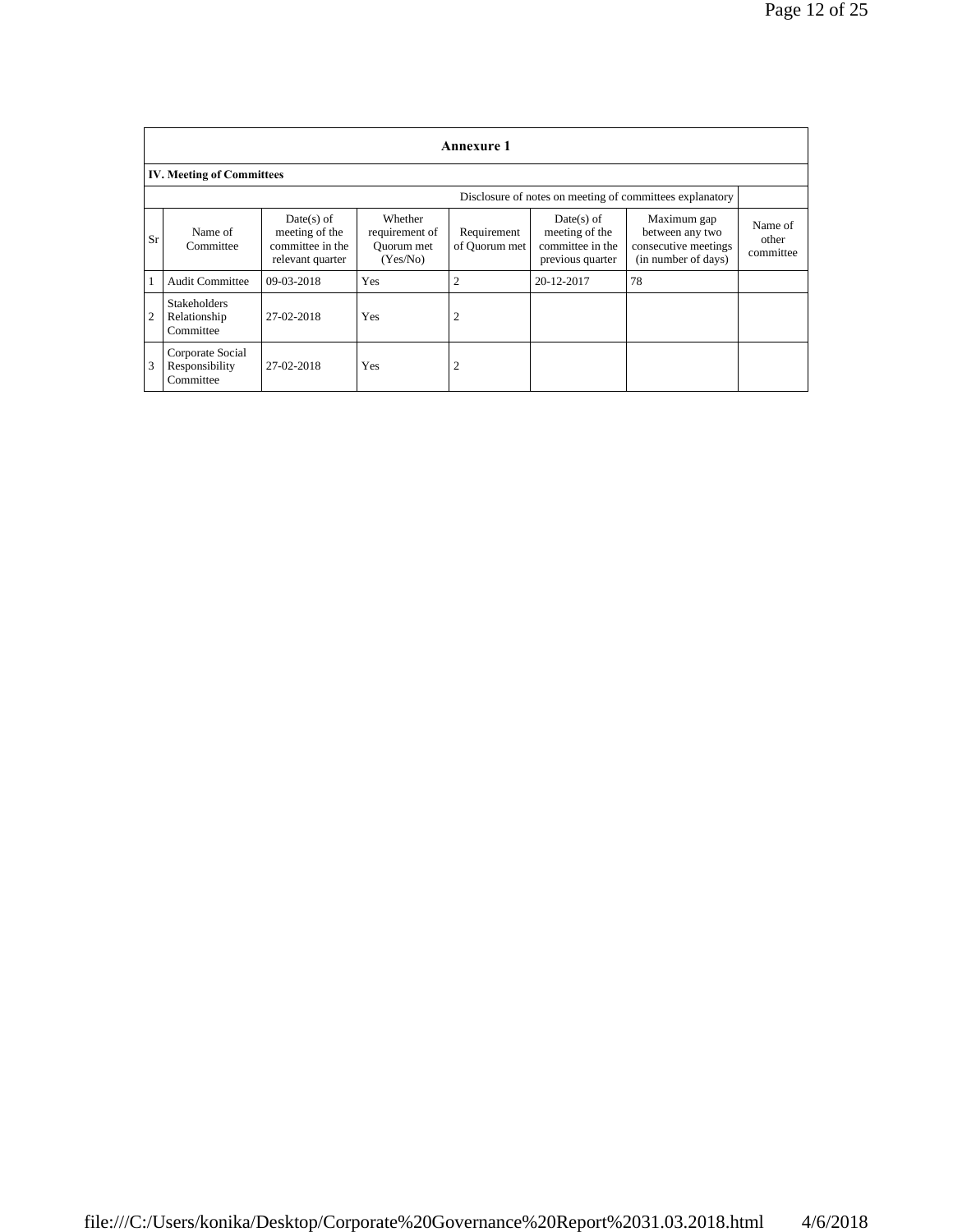|              | <b>Annexure 1</b>                                                                                         |                                  |                                                                    |  |  |
|--------------|-----------------------------------------------------------------------------------------------------------|----------------------------------|--------------------------------------------------------------------|--|--|
|              | V. Related Party Transactions                                                                             |                                  |                                                                    |  |  |
| $S_r$        | Subject                                                                                                   | Compliance status<br>(Yes/No/NA) | If status is "No" details of non-<br>compliance may be given here. |  |  |
|              | Whether prior approval of audit committee obtained                                                        | <b>NA</b>                        |                                                                    |  |  |
| <sup>2</sup> | Whether shareholder approval obtained for material RPT                                                    | <b>NA</b>                        |                                                                    |  |  |
| 3            | Whether details of RPT entered into pursuant to omnibus approval<br>have been reviewed by Audit Committee | <b>NA</b>                        |                                                                    |  |  |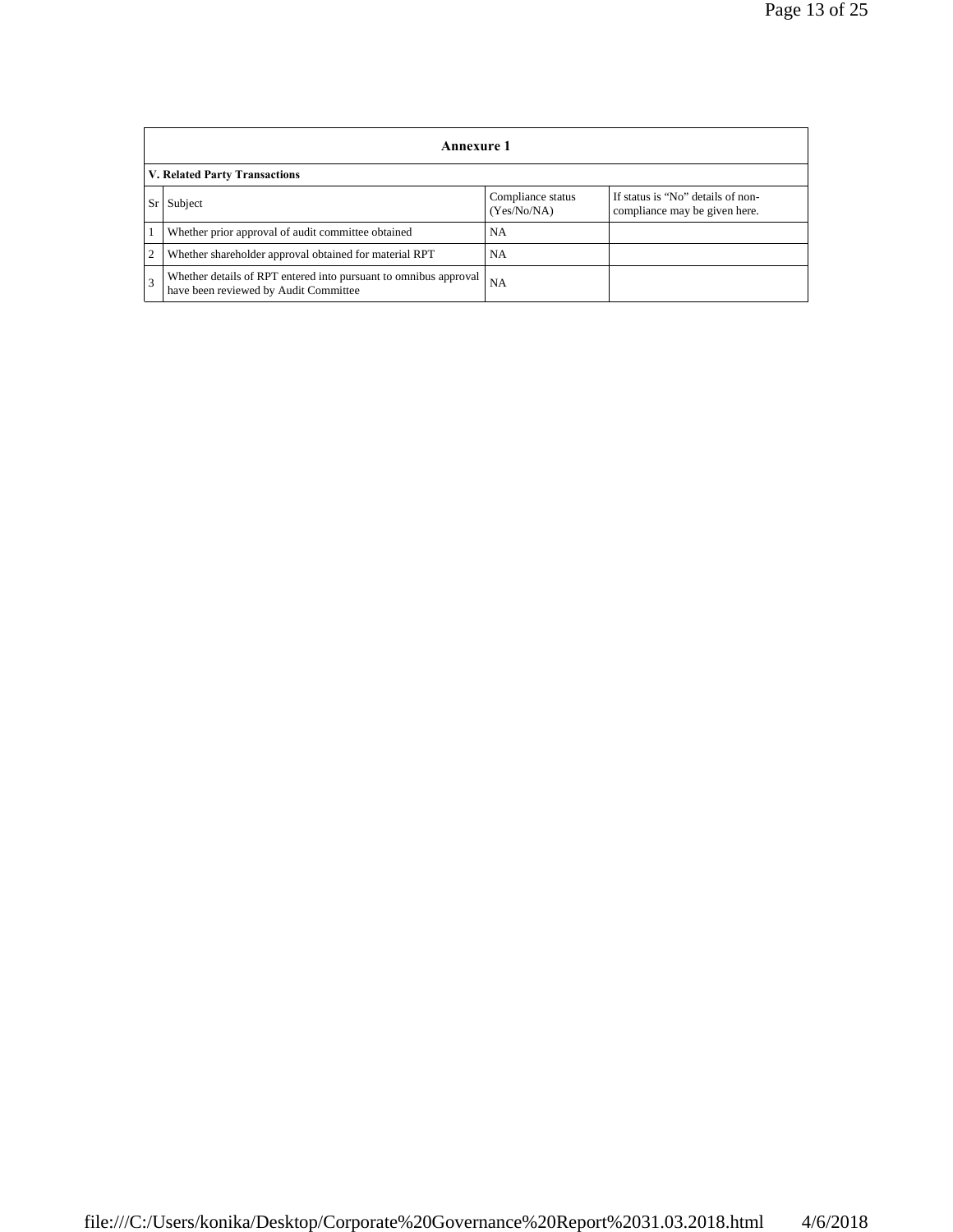| <b>Annexure 1</b> |                                                                                                                                                                                                                 |                               |  |
|-------------------|-----------------------------------------------------------------------------------------------------------------------------------------------------------------------------------------------------------------|-------------------------------|--|
|                   | <b>VI.</b> Affirmations                                                                                                                                                                                         |                               |  |
| $S_r$             | Subject                                                                                                                                                                                                         | Compliance status<br>(Yes/No) |  |
|                   | The composition of Board of Directors is in terms of SEBI (Listing obligations and disclosure requirements)<br>Regulations, 2015                                                                                | Yes                           |  |
| $\overline{2}$    | The composition of the following committees is in terms of SEBI(Listing obligations and disclosure<br>requirements) Regulations, 2015 a. Audit Committee                                                        | Yes                           |  |
| $\mathcal{R}$     | The composition of the following committees is in terms of SEBI(Listing obligations and disclosure<br>requirements) Regulations, 2015. b. Nomination & remuneration committee                                   | Yes                           |  |
| $\overline{4}$    | The composition of the following committees is in terms of SEBI(Listing obligations and disclosure<br>requirements) Regulations, 2015. c. Stakeholders relationship committee                                   | Yes                           |  |
| 5                 | The composition of the following committees is in terms of SEBI(Listing obligations and disclosure<br>requirements) Regulations, 2015. d. Risk management committee (applicable to the top 100 listed entities) | <b>NA</b>                     |  |
| 6                 | The committee members have been made aware of their powers, role and responsibilities as specified in SEBI<br>(Listing obligations and disclosure requirements) Regulations, 2015.                              | Yes                           |  |
| $\overline{7}$    | The meetings of the board of directors and the above committees have been conducted in the manner as specified<br>in SEBI (Listing obligations and disclosure requirements) Regulations, 2015.                  | Yes                           |  |
| 8                 | This report and/or the report submitted in the previous quarter has been placed before Board of Directors.                                                                                                      | N <sub>0</sub>                |  |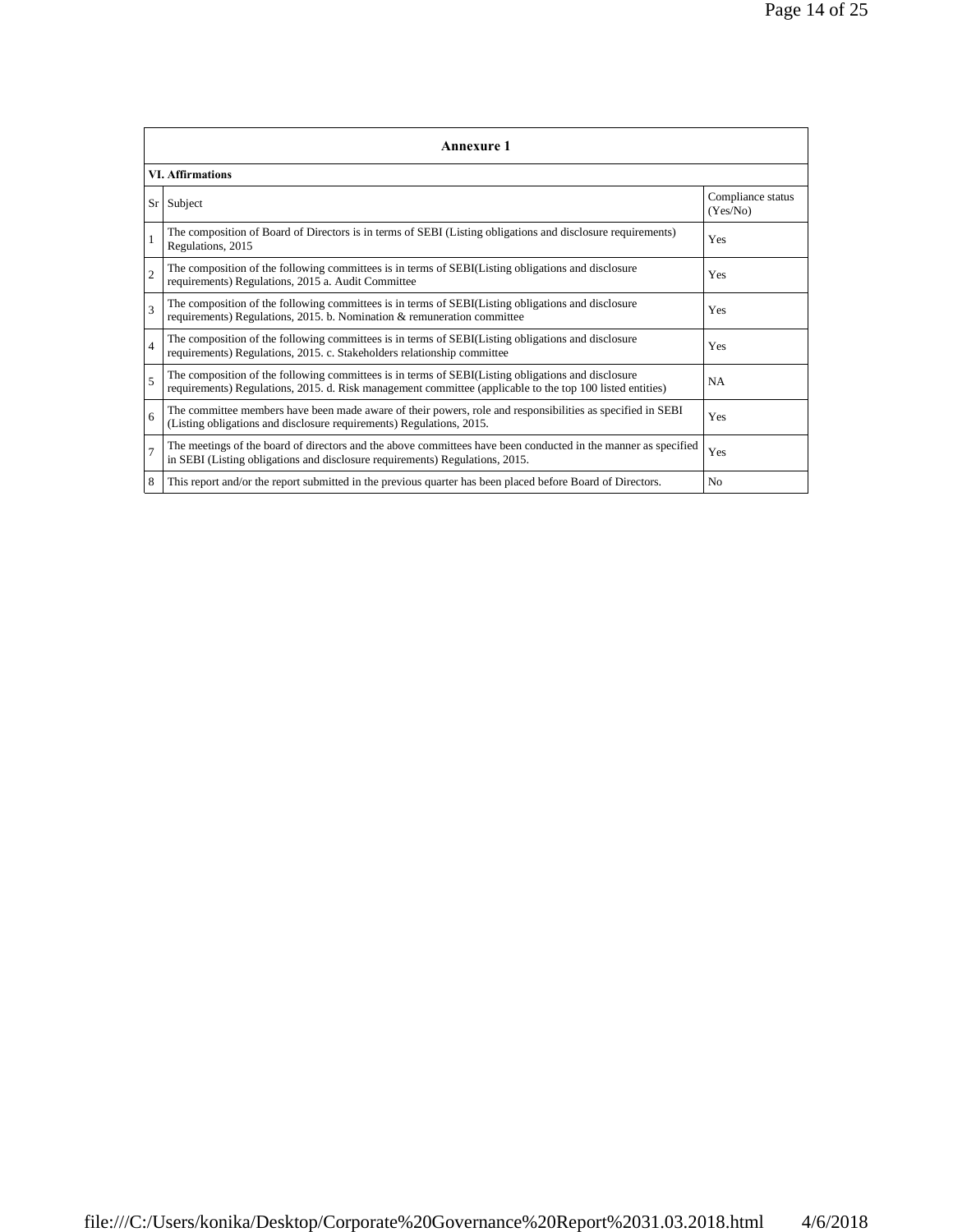|                | <b>Annexure 1</b> |                                         |  |
|----------------|-------------------|-----------------------------------------|--|
| . Sr           | Subject           | Compliance status                       |  |
|                | Name of signatory | Konica Yadav                            |  |
| $\overline{2}$ | Designation       | Company Secretary and Compliance Office |  |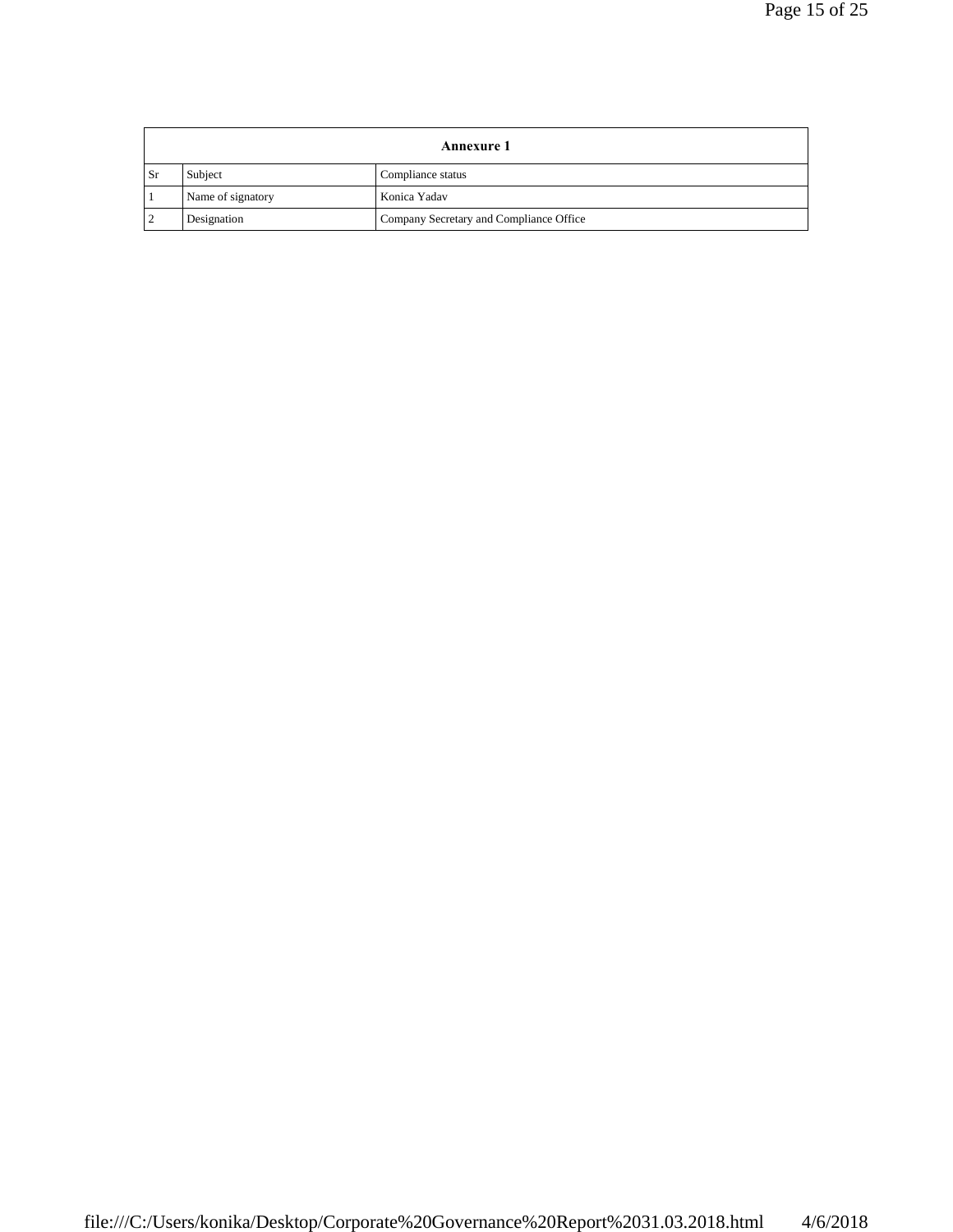|                | <b>Annexure II</b>                                                         |                                  |                                                                                                                 |                         |  |
|----------------|----------------------------------------------------------------------------|----------------------------------|-----------------------------------------------------------------------------------------------------------------|-------------------------|--|
|                |                                                                            |                                  | Annexure II to be submitted by listed entity at the end of the financial year (for the whole of financial year) |                         |  |
|                | I. Disclosure on website in terms of Listing Regulations                   |                                  |                                                                                                                 |                         |  |
| Sr l           | Item                                                                       | Compliance status<br>(Yes/No/NA) | If status is "No" details of non-<br>compliance may be given here.                                              | Web address             |  |
| 1              | Details of business                                                        | Yes                              |                                                                                                                 | www.ambergroupindia.com |  |
| $\overline{2}$ | Terms and conditions of appointment of<br>independent directors            | Yes                              |                                                                                                                 | www.ambergroupindia.com |  |
| $\overline{3}$ | Composition of various committees of<br>board of directors                 | Yes                              |                                                                                                                 | www.ambergroupindia.com |  |
| $\overline{4}$ | Code of conduct of board of directors and<br>senior management personnel   | Yes                              |                                                                                                                 | www.ambergroupindia.com |  |
| 5              | Details of establishment of vigil<br>mechanism/Whistle Blower policy       | Yes                              |                                                                                                                 | www.ambergroupindia.com |  |
| 6              | Criteria of making payments to non-<br>executive directors                 | Yes                              |                                                                                                                 | www.ambergroupindia.com |  |
| $\overline{7}$ | Policy on dealing with related party<br>transactions                       | Yes                              |                                                                                                                 | www.ambergroupindia.com |  |
| 8              | Policy for determining 'material'<br>subsidiaries                          | Yes                              |                                                                                                                 | www.ambergroupindia.com |  |
| $\mathbf Q$    | Details of familiarization programmes<br>imparted to independent directors | Yes                              |                                                                                                                 | www.ambergroupindia.com |  |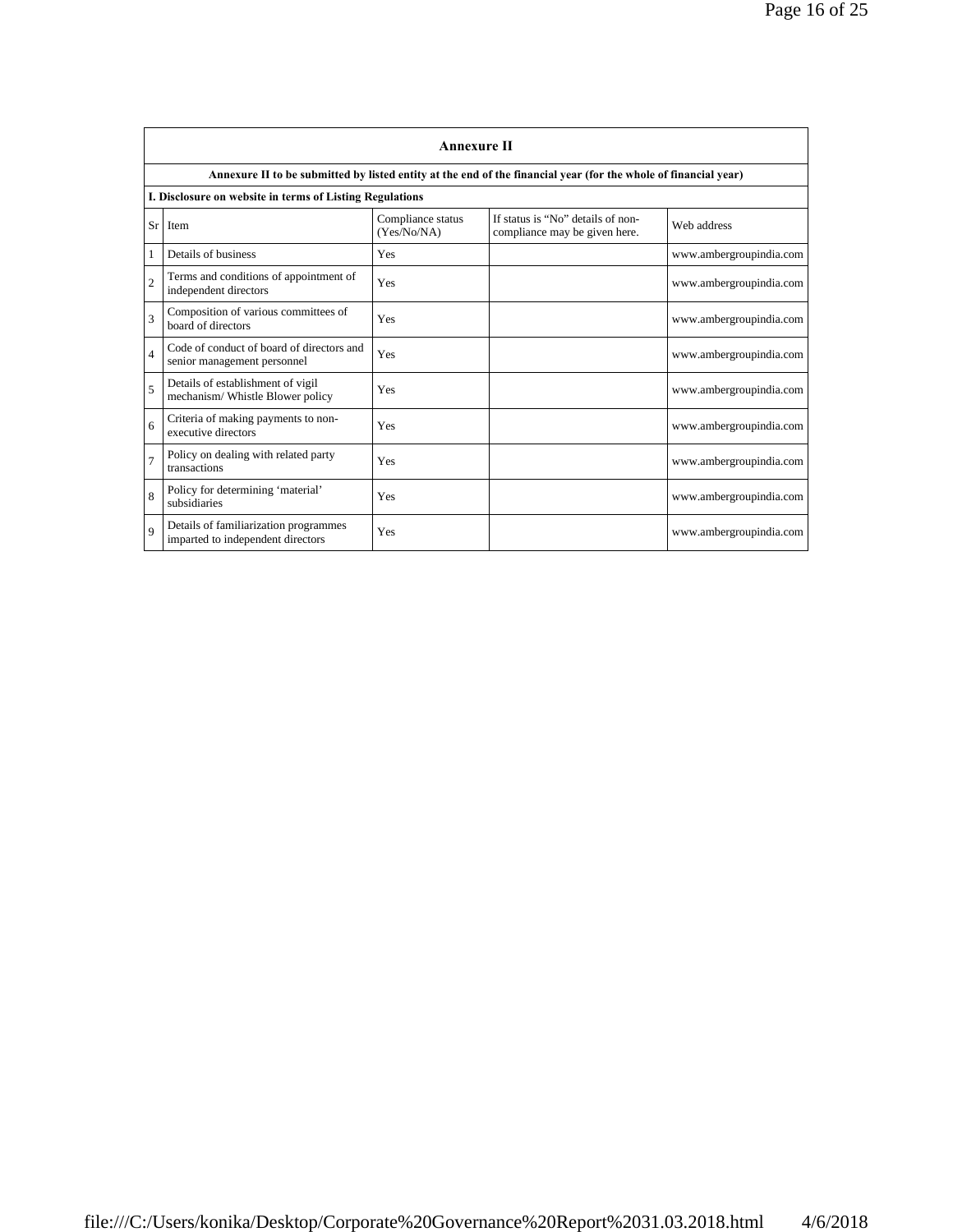| <b>Annexure II</b>                                                                                                                                  |                                  |                                                                      |                         |  |
|-----------------------------------------------------------------------------------------------------------------------------------------------------|----------------------------------|----------------------------------------------------------------------|-------------------------|--|
| Annexure II to be submitted by listed entity at the end of the financial year (for the whole of financial year)                                     |                                  |                                                                      |                         |  |
| I. Disclosure on website in terms of Listing Regulations                                                                                            |                                  |                                                                      |                         |  |
| <b>Sr</b><br>Item                                                                                                                                   | Compliance status<br>(Yes/No/NA) | If status is "No" details of<br>non-compliance may be<br>given here. | Web address             |  |
| Contact information of the designated officials of the<br>listed entity who are responsible for assisting and<br>10<br>handling investor grievances | Yes                              |                                                                      | www.ambergroupindia.com |  |
| email address for grievance redressal and other<br>11<br>relevant details                                                                           | Yes                              |                                                                      | www.ambergroupindia.com |  |
| 12<br>Financial results                                                                                                                             | Yes                              |                                                                      | www.ambergroupindia.com |  |
| 13<br>Shareholding pattern                                                                                                                          | Yes                              |                                                                      | www.ambergroupindia.com |  |
| Details of agreements entered into with the media<br>14<br>companies and/or their associates                                                        | <b>NA</b>                        |                                                                      |                         |  |
| 15<br>New name and the old name of the listed entity                                                                                                | Yes                              |                                                                      | www.ambergroupindia.com |  |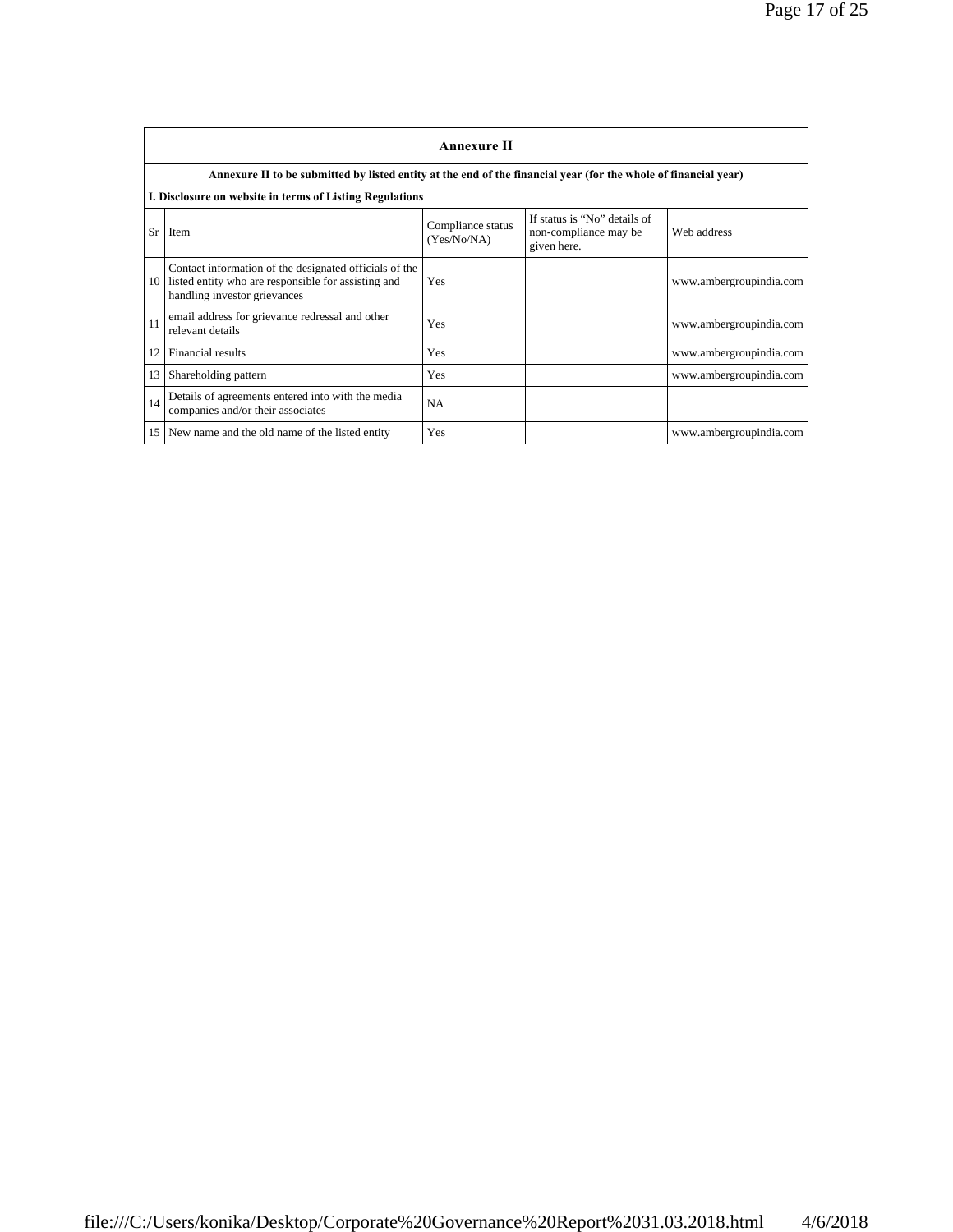|                 | <b>Annexure II</b>                                                                                                   |                      |                                  |                                                                    |
|-----------------|----------------------------------------------------------------------------------------------------------------------|----------------------|----------------------------------|--------------------------------------------------------------------|
|                 | <b>II. Annual Affirmations</b>                                                                                       |                      |                                  |                                                                    |
| Sr              | Particulars                                                                                                          | Regulation<br>Number | Compliance status<br>(Yes/No/NA) | If status is "No" details of non-<br>compliance may be given here. |
| $\overline{1}$  | Independent director(s) have been appointed in terms of<br>specified criteria of 'independence' and/or 'eligibility' | 16(1)(b) & 25<br>(6) | Yes                              |                                                                    |
| $\overline{2}$  | Board composition                                                                                                    | 17(1)                | Yes                              |                                                                    |
| 3               | Meeting of Board of directors                                                                                        | 17(2)                | Yes                              |                                                                    |
| $\overline{4}$  | Review of Compliance Reports                                                                                         | 17(3)                | Yes                              |                                                                    |
| 5               | Plans for orderly succession for appointments                                                                        | 17(4)                | Yes                              |                                                                    |
| 6               | Code of Conduct                                                                                                      | 17(5)                | Yes                              |                                                                    |
| $\overline{7}$  | Fees/compensation                                                                                                    | 17(6)                | Yes                              |                                                                    |
| 8               | Minimum Information                                                                                                  | 17(7)                | Yes                              |                                                                    |
| 9               | Compliance Certificate                                                                                               | 17(8)                | Yes                              |                                                                    |
| 10 <sup>1</sup> | Risk Assessment & Management                                                                                         | 17(9)                | Yes                              |                                                                    |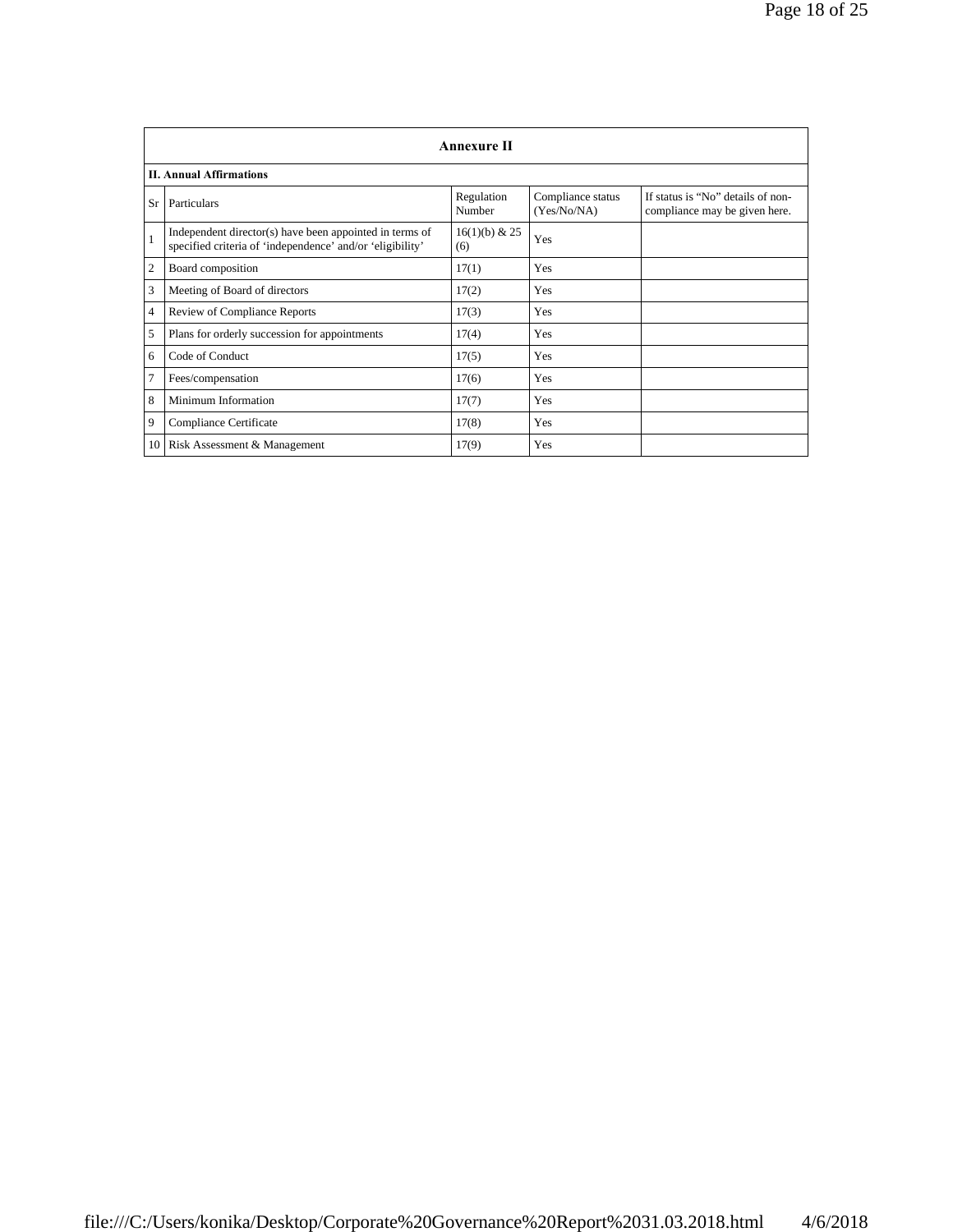|      | <b>Annexure II</b>                                                                 |                              |                                  |                                                                    |
|------|------------------------------------------------------------------------------------|------------------------------|----------------------------------|--------------------------------------------------------------------|
|      | <b>II. Annual Affirmations</b>                                                     |                              |                                  |                                                                    |
| Sr   | Particulars                                                                        | Regulation<br>Number         | Compliance status<br>(Yes/No/NA) | If status is "No" details of non-<br>compliance may be given here. |
| 11   | Performance Evaluation of Independent<br><b>Directors</b>                          | 17(10)                       | Yes                              |                                                                    |
| 12   | <b>Composition of Audit Committee</b>                                              | 18(1)                        | Yes                              |                                                                    |
| 13   | Meeting of Audit Committee                                                         | 18(2)                        | Yes                              |                                                                    |
| 14   | Composition of nomination & remuneration<br>committee                              | 19(1) & (2)                  | Yes                              |                                                                    |
| 15   | Composition of Stakeholder Relationship<br>Committee                               | 20(1) & (2)                  | Yes                              |                                                                    |
| 16   | Composition and role of risk management<br>committee                               | 21(1), (2), (3), (4)         | NA                               |                                                                    |
| 17   | Vigil Mechanism                                                                    | 22                           | <b>Yes</b>                       |                                                                    |
| 18 l | Policy for related party Transaction                                               | 23(1), (5), (6), (7)<br>&(8) | Yes                              |                                                                    |
| 19   | Prior or Omnibus approval of Audit Committee<br>for all related party transactions | 23(2), (3)                   | NA                               |                                                                    |
| 20   | Approval for material related party transactions                                   | 23(4)                        | NA                               |                                                                    |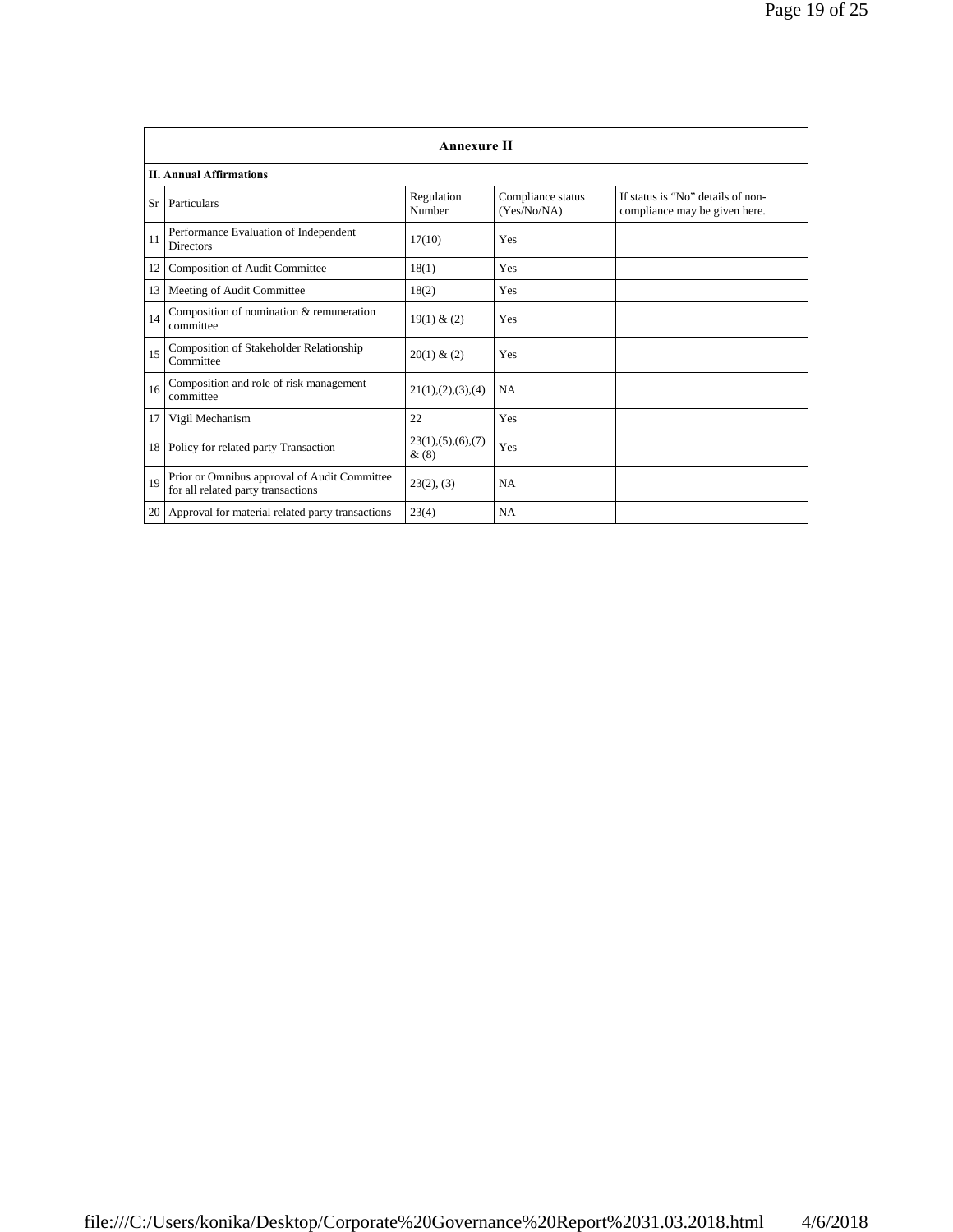|    | <b>Annexure II</b>                                                                                                      |                               |                                  |                                                                    |
|----|-------------------------------------------------------------------------------------------------------------------------|-------------------------------|----------------------------------|--------------------------------------------------------------------|
|    | <b>II. Annual Affirmations</b>                                                                                          |                               |                                  |                                                                    |
| Sr | Particulars                                                                                                             | Regulation<br>Number          | Compliance status<br>(Yes/No/NA) | If status is "No" details of non-<br>compliance may be given here. |
| 21 | Composition of Board of Directors of unlisted material<br>Subsidiary                                                    | 24(1)                         | Yes                              |                                                                    |
| 22 | Other Corporate Governance requirements with respect to<br>subsidiary of listed entity                                  | 24(2), (3), (4),<br>(5) & (6) | Yes                              |                                                                    |
| 23 | Maximum Directorship & Tenure                                                                                           | 25(1) & (2)                   | Yes                              |                                                                    |
| 24 | Meeting of independent directors                                                                                        | 25(3) & (4)                   | Yes                              |                                                                    |
| 25 | Familiarization of independent directors                                                                                | 25(7)                         | Yes                              |                                                                    |
| 26 | Memberships in Committees                                                                                               | 26(1)                         | Yes                              |                                                                    |
| 27 | Affirmation with compliance to code of conduct from<br>members of Board of Directors and Senior management<br>personnel | 26(3)                         | Yes                              |                                                                    |
| 28 | Disclosure of Shareholding by Non-Executive Directors                                                                   | 26(4)                         | Yes                              |                                                                    |
| 29 | Policy with respect to Obligations of directors and senior<br>management                                                | $26(2)$ & $26(5)$             | Yes                              |                                                                    |
|    | Any other information to be provided - Add Notes                                                                        |                               |                                  |                                                                    |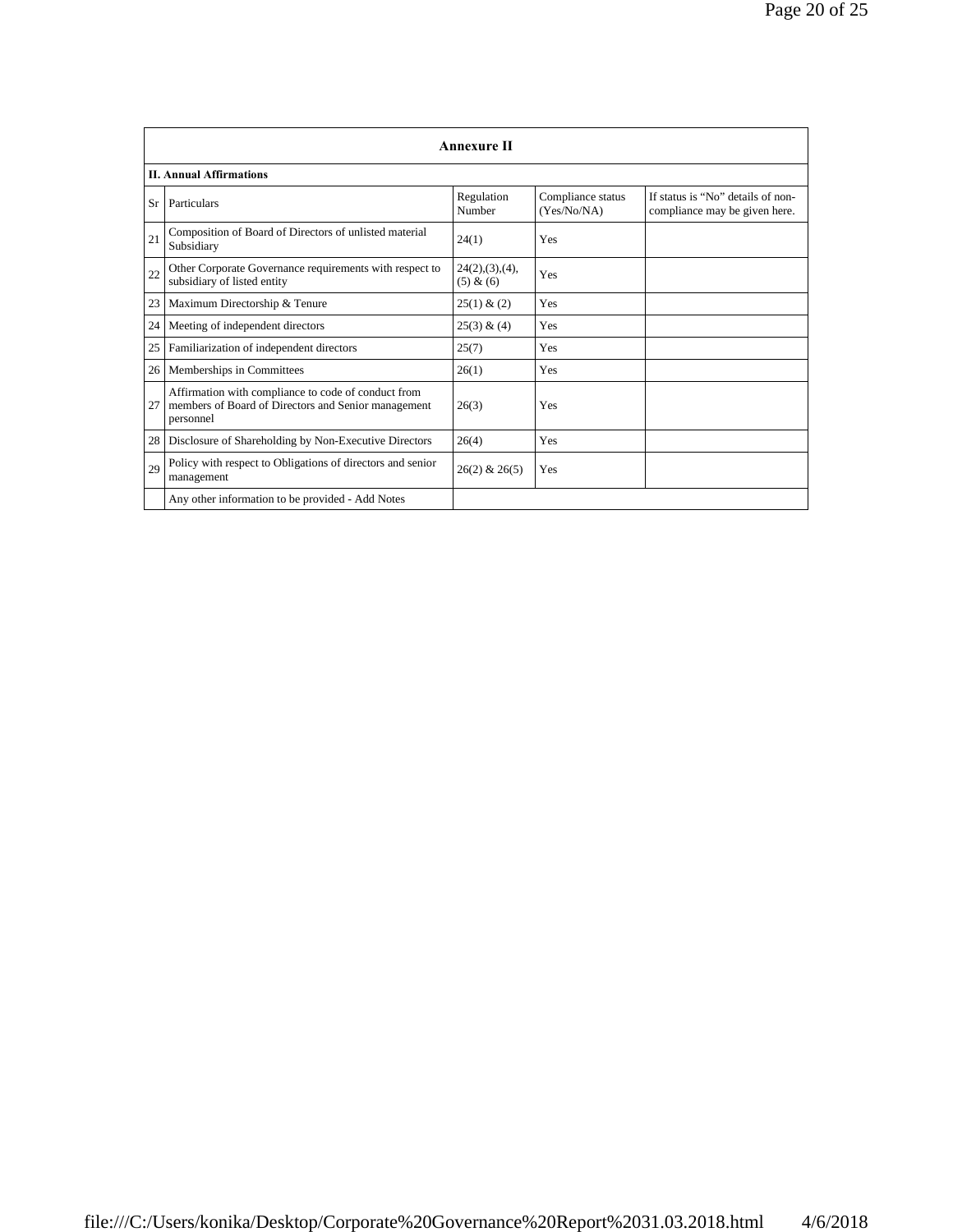| <b>Annexure II</b> |  |
|--------------------|--|
| Name of signatory  |  |
| Designation        |  |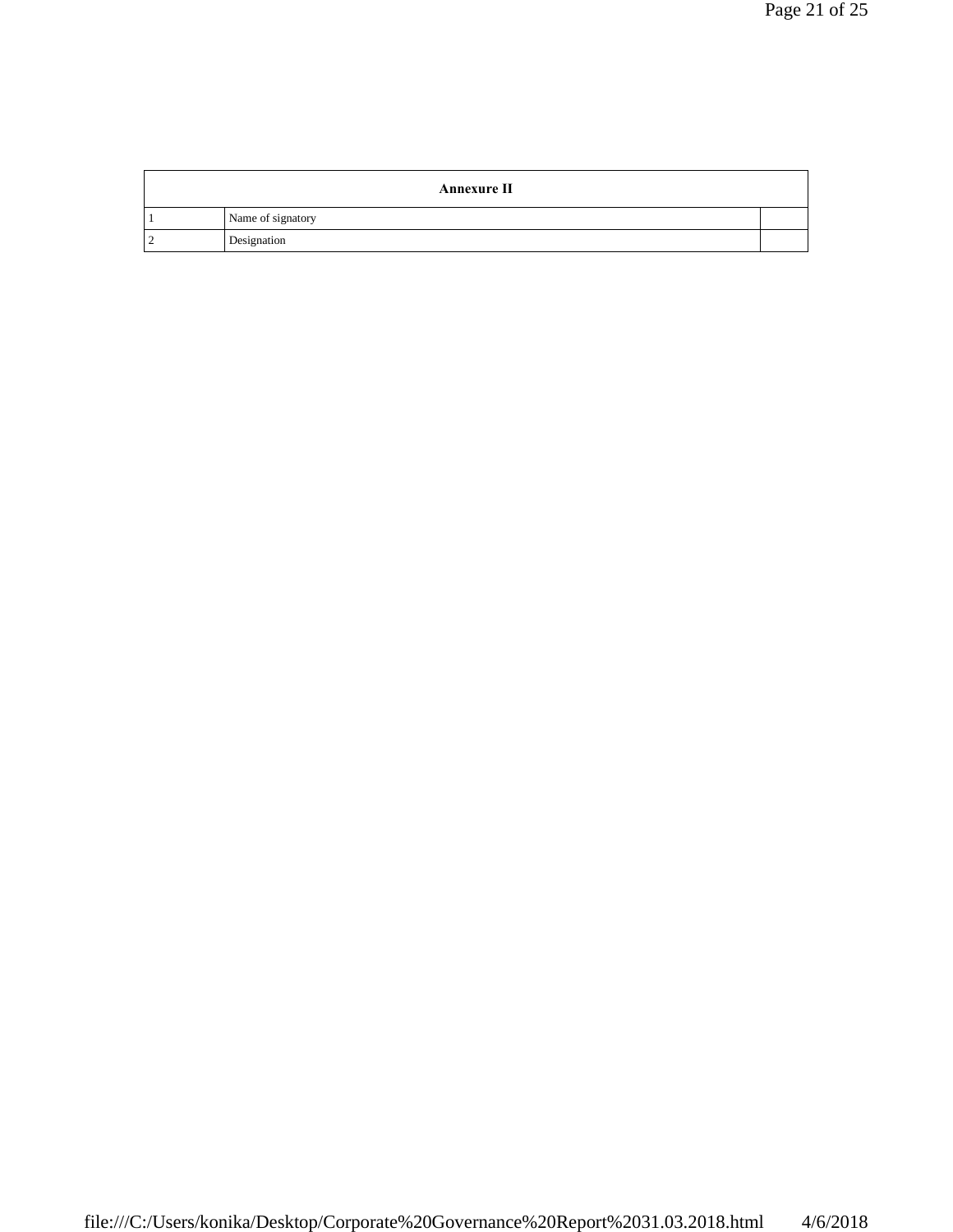| Annexure II                                                                                                                                                           |                                         |  |
|-----------------------------------------------------------------------------------------------------------------------------------------------------------------------|-----------------------------------------|--|
| <b>III.</b> Affirmations                                                                                                                                              |                                         |  |
| <b>Particulars</b>                                                                                                                                                    | <b>Compliance status</b><br>(Yes/No/NA) |  |
| The Listed Entity has approved Material Subsidiary Policy and the Corporate Governance requirements<br>with respect to subsidiary of Listed Entity have been complied | Yes                                     |  |
| Any other information to be provided                                                                                                                                  |                                         |  |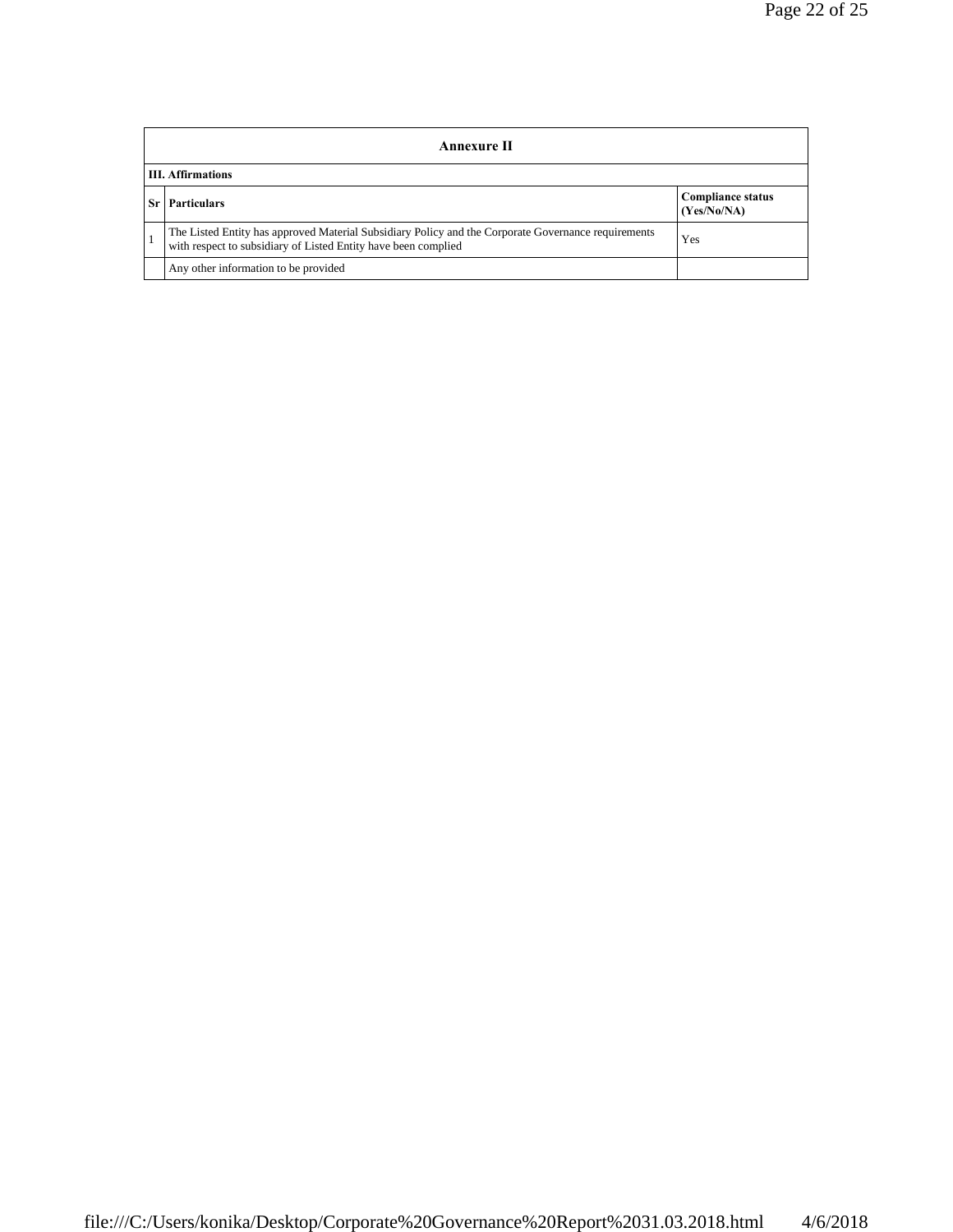| Annexure II       |                                         |  |
|-------------------|-----------------------------------------|--|
| Name of signatory | Konica Yadav                            |  |
| Designation       | Company Secretary and Compliance Office |  |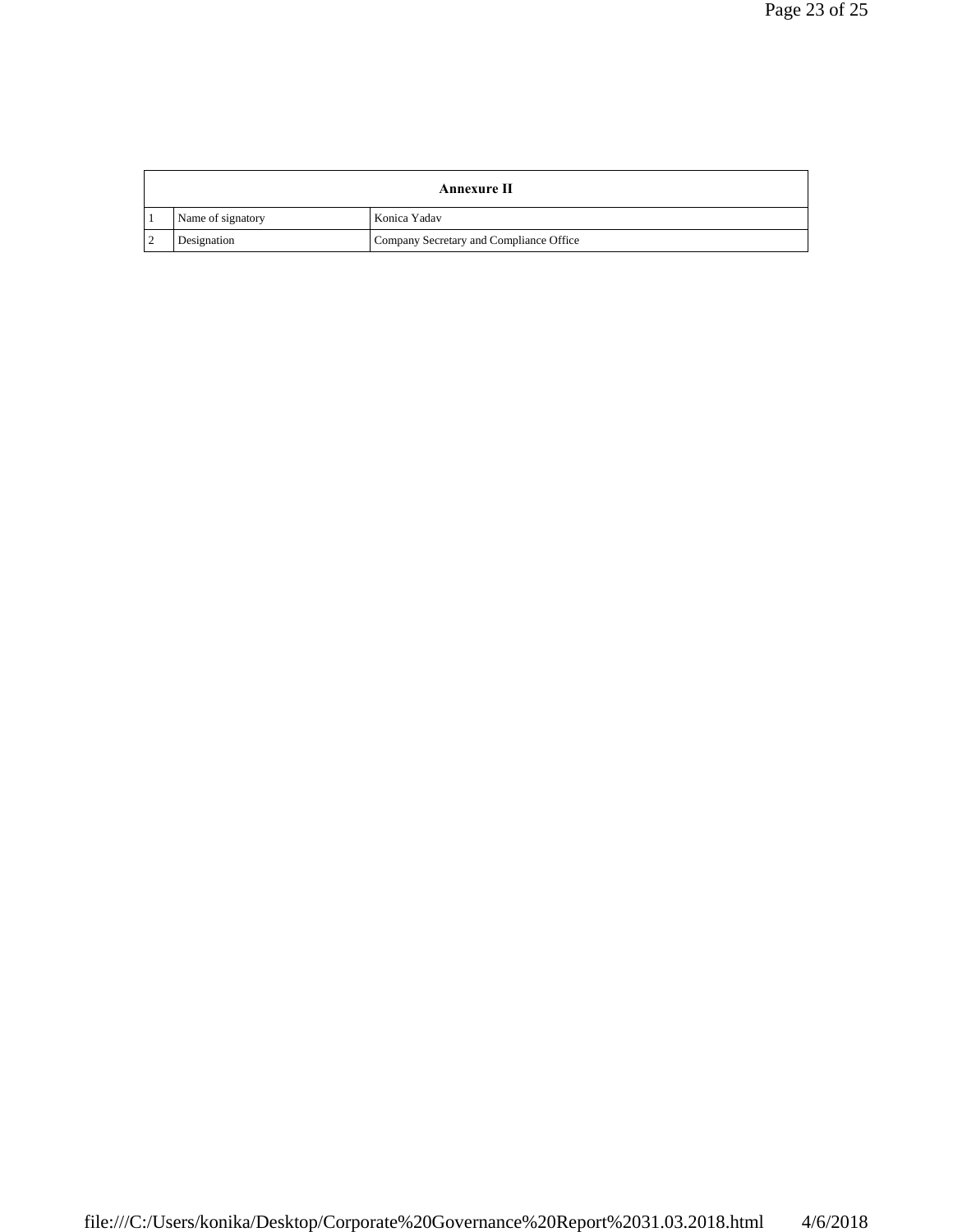| <b>Signatory Details</b> |                                         |
|--------------------------|-----------------------------------------|
| Name of signatory        | Konica Yadav                            |
| Designation of person    | Company Secretary and Compliance Office |
| Place                    | Gurgaon                                 |
| Date                     | 06-04-2018                              |